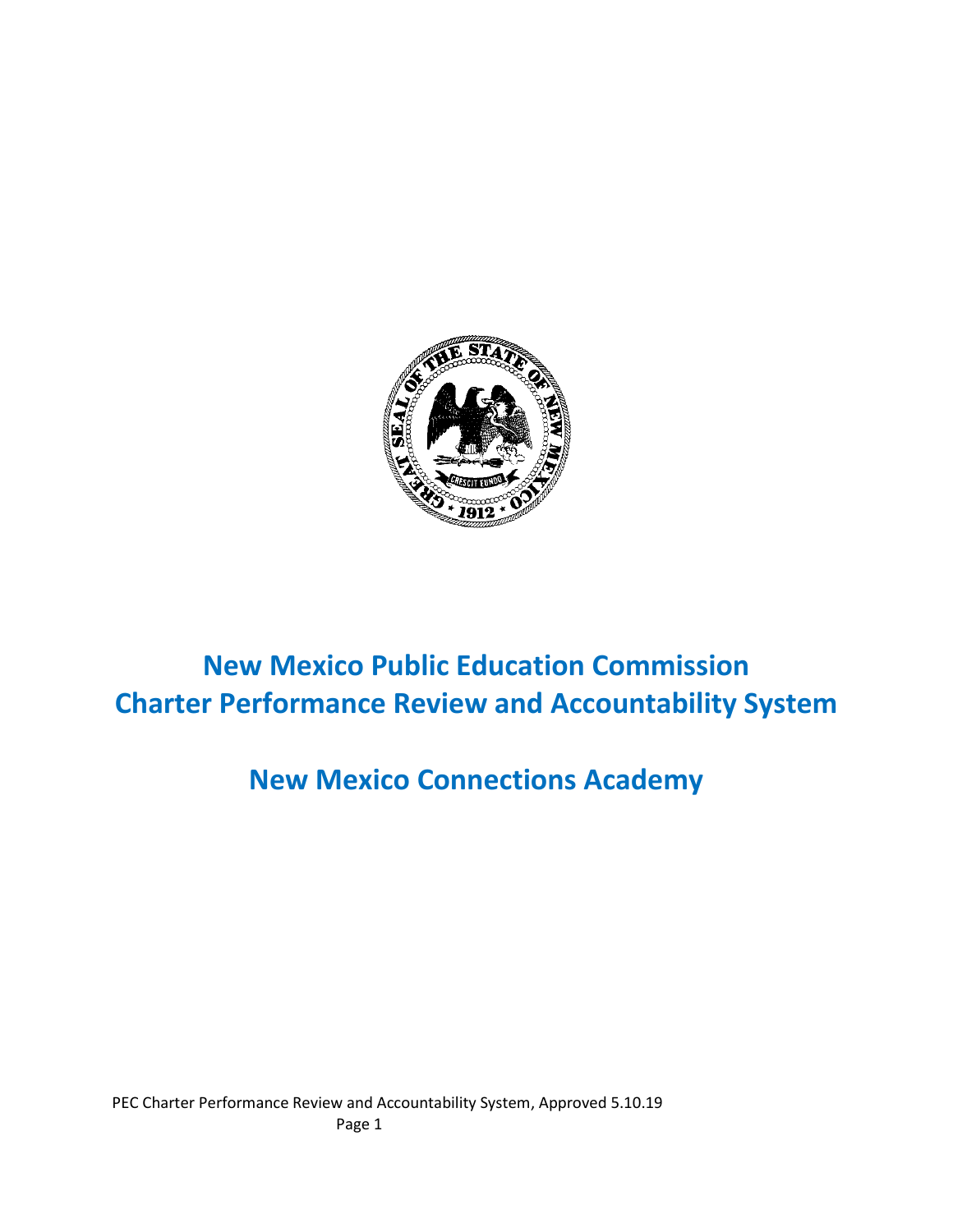## Contents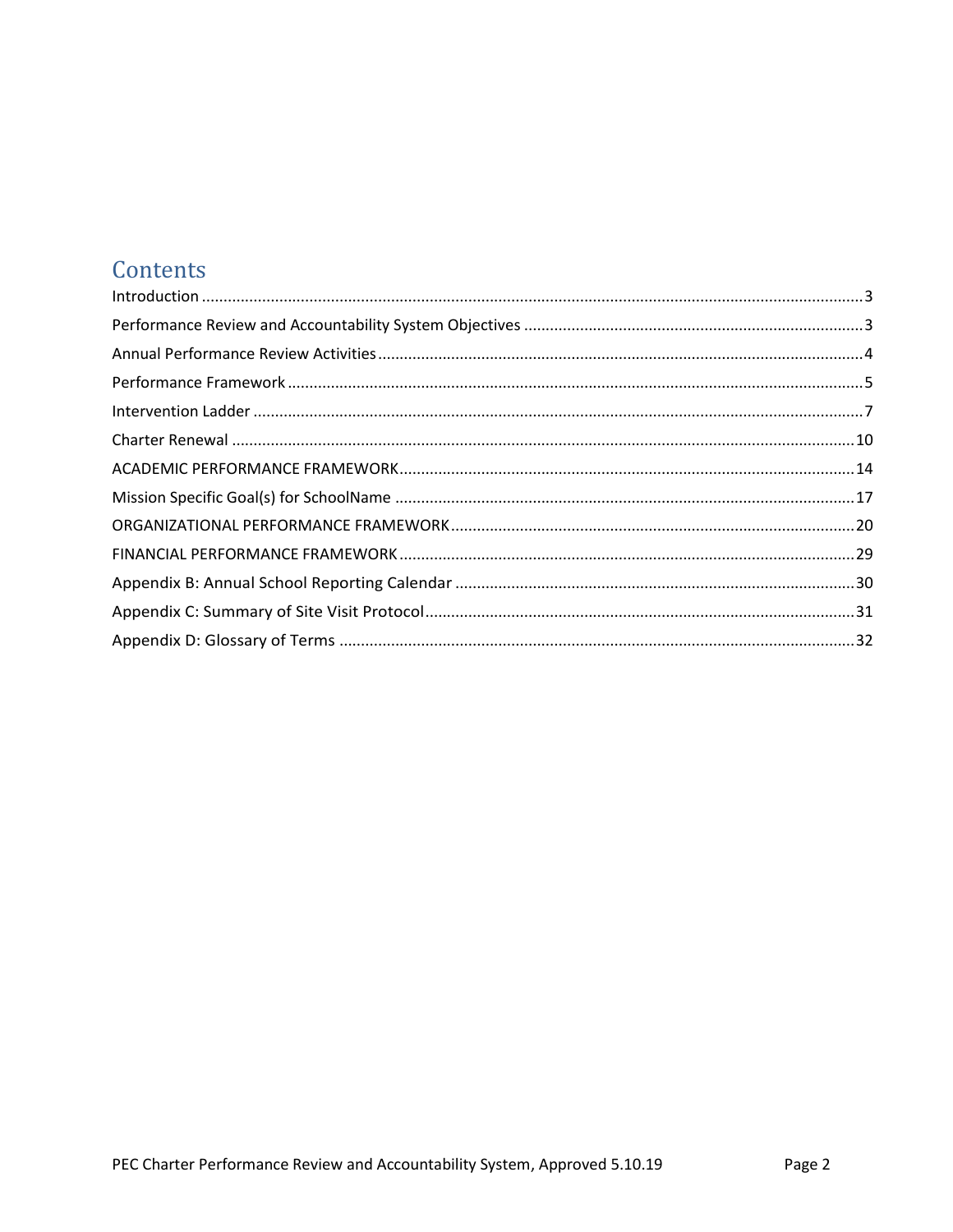### <span id="page-2-0"></span>**Introduction**

Through charter schools, the Public Education Commission ("PEC") as Chartering Authority seeks to provide families with effective, quality educational options.

The PEC is responsible for setting and implementing chartering policies that are consistent with New Mexico charter school law, charter agreements established with schools, and nationally recognized principles and standards for quality charter authorizing. The PEC, through its authorized representative(s), will carry out the data collection and monitoring activities described in the Performance Review and Accountability System.

The New Mexico Charter Schools Act purpose:

The Charter Schools Act … is enacted to enable individual schools to structure their educational curriculum to encourage the use of different and innovative teaching methods that are based on reliable research and effective practices or have been replicated successfully in schools with diverse characteristics; to allow the development of different and innovative forms of measuring student learning and achievement; to address the needs of all students, including those determined to be at risk; to create new professional opportunities for teachers, including the opportunity to be responsible for the learning program at the school site; to improve student achievement; to provide parents and students with an educational alternative to create new, innovative and more flexible ways of educating children within the public school system; to encourage parental and community involvement in the public school system; to develop and use site-based budgeting; and to hold charter schools accountable for meeting the department's educational standards and fiscal requirements. (§22-8B-3 NMSA 1978 *et seq*).

### <span id="page-2-1"></span>**Performance Review and Accountability System Objectives**

PEC seeks to establish a Performance Review and Accountability System that strikes the appropriate balance between charter school autonomy and chartering authority intervention. The Performance Review and Accountability System is an adaptive tool subject to continuous review and improvement so that the students in New Mexico public charter schools are effectively served.

The PEC invites New Mexico's charter schools to be partners in the development and continuous improvement of this Performance Review and Accountability System.

The PEC is committed to providing clear expectations about charter school performance and chartering authority oversight activities. PEC objectives for charter school performance review and accountability include:

- Provide clarity about the process and timeline for collecting performance framework data
- Streamline data collection and decrease the burden on NM charter schools
- Consider overall school academic performance across a range of different indicators, including optional, unique, school-identified measures for evaluating mission-specific goals
- Ensure all data and evidence can be reliably and accurately collected and measures can be reliably and accurately evaluated
- Establish financial metrics that provide clarity about the financial health of charter schools
- Establish clear policies and procedures for how performance frameworks inform PEC actions and decisions, including a range of interventions that PEC will take in response to charter school under performance
- Provide annual performance reports that are publicly available to families and schools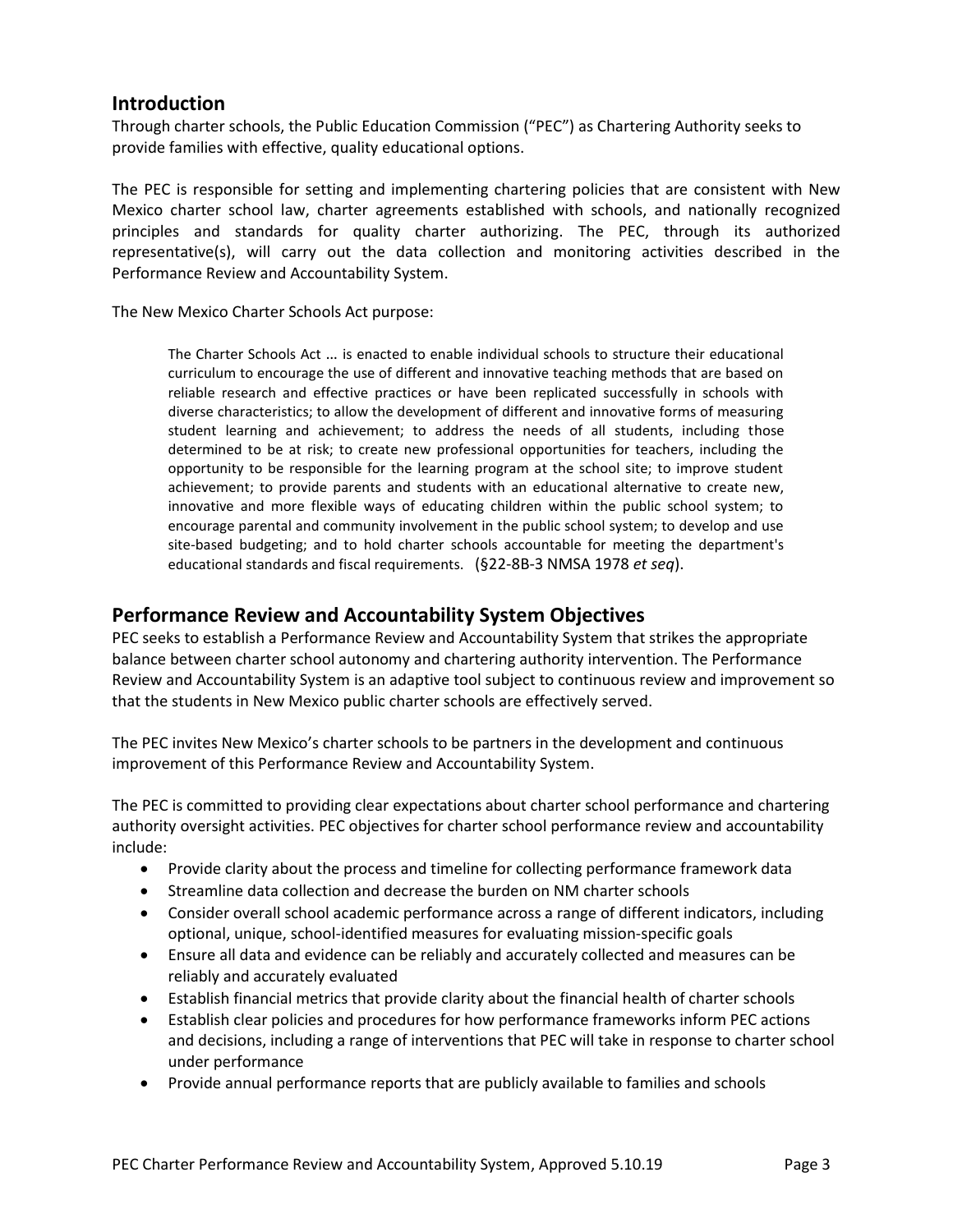### <span id="page-3-0"></span>**Annual Performance Review Activities**

PEC, through its authorized representative(s), evaluates schools on their ability to achieve academic goals with all students while maintaining financial and organizational health. Annual accountability activities are guided by state and federal compliance requirements as well as clear measures of academic progress that allow for a rigorous, state-aligned, fact-based evaluation of school performance.

#### **Charter School Data Submissions**

- •Throughout the year, charter schools are required to submit academic, financial, and organizational data to PEC, various PED departments, and other govermental entities.
- •Submissions are required for PEC accountability oversight and for compliance with state and federal funding and reporting requirements.
- •See Appendix B for a schedule of reports consistently required by the PEC and PED; other reporting may be required if the school is notified by PED, PEC, or other government entities.

#### **Annual School Visits**

- •PEC's authorized representative(s) conduct annual site visits to all schools to collect data for the performance framework evaluation and provide feedback as technical assistance. Site visits may be differentiated based on school performance, including academic, financial, and organizational performance.
- •New school visits are conducted within the first 40 days after new school opening to collect data for the performance framework evaluation and to provide early feedback and intervention as technical assistance, if necessary.
- •Renewal visits are conducted during the fall of the charter school's renewal year and provide additional insights to inform PEC charter school renewal decisions, especially for schools not meeting performance expectations.
- •Visits can include a combination of any of the following: file audits, classroom observations, a facility review, and staff, board, and student and family interviews.
- •See Appendix C for a summary of the School Visit Protocols.

#### **Annual Performance Review**

- •PEC's authorized representative(s)evaluate all schools against the PEC Performance Framework annually, which is comprised of academic, financial, and organizational performance metrics.
- •PEC's authorized representative(s)share initial performance framework feedback and evaluations with charter school boards and administrative leaders for review and feedback.
- •PEC, through its authorized representative(s), issues any Notices of Concern or Breach related to annual performance reviews.
- •PEC approves and publishes Annual Performance Reports for schools.
- •See Appendix A for the current PEC Charter School Performance Framework.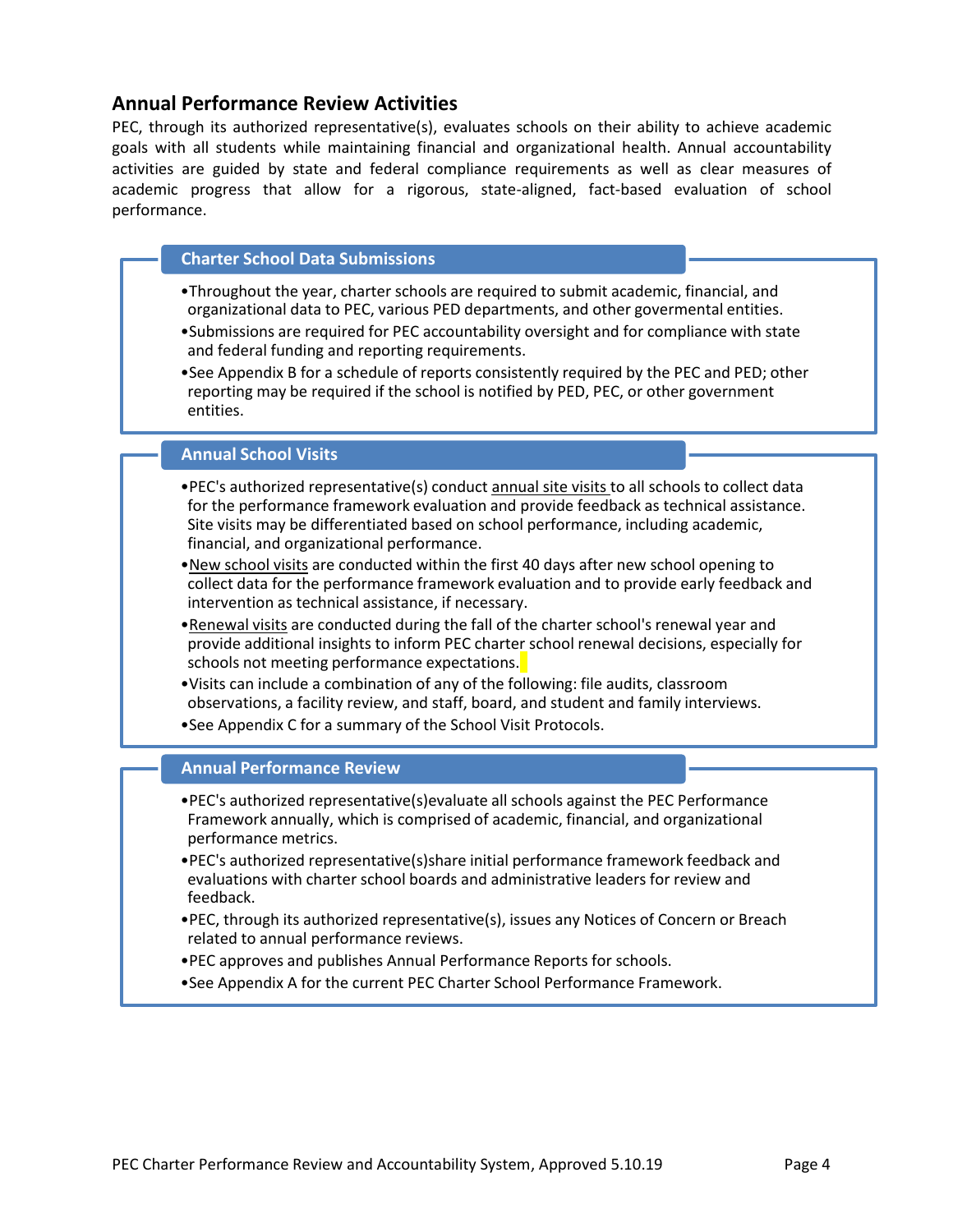## <span id="page-4-0"></span>**Performance Framework**

The PEC Charter School Performance Framework sets the academic, fiscal, and organizational standards by which PEC-authorized public charter schools will be evaluated, informing the PEC and charter school about the school's performance and sustainability. See Appendix A for the current PEC Charter School Performance Framework.

The Performance Framework consists of three separate, free standing frameworks. Performance under these three separate frameworks does not get rolled up into one overall evaluation. No one document necessarily carries more weight than any other.

**Academic Framework:** The academic framework includes measures that allow the PEC to evaluate the school's academic performance and assess whether the academic program is a success and whether the charter school is implementing its academic program effectively. The framework includes measures to evaluate student proficiency, student academic growth, achievement gaps in both proficiency and growth between student subgroups, and for high schools, post-secondary readiness and graduation rate. The PEC considers increases in student academic achievement for all groups of students as one of the most important factors when determining whether to renew or revoke a school's charter. The framework also includes unique, school-identified measures for evaluating mission-specific goals. These goals must be approved by the PEC to insure quality and rigor of proposed indicators and that the indicators are consistent with the purposes of the Charter Schools Act.

Based on performance across the academic indicators and measures, schools receive an overall academic tier rating that is used by the PEC in annual monitoring and renewal decisions. The academic framework has four rating tiers. Schools in Tier 1 are exceeding PEC performance expectations and are on par with or exceed the highest-performing schools in the state. Schools in Tier 4 are consistently failing to meet academic performance expectations.

**Organizational Framework**: The Organizational Framework primarily lists the responsibilities and duties that charter schools are required to meet through state and federal laws. The organizational framework is the primary focus of the annual school visit process. It was developed pursuant to the New Mexico Charter Schools Act and includes indicators, criteria statements, and metrics related to schools' educational program, financial management, governing body performance, school environment, and employee and student policies, including compliance with all applicable laws, rules, policies, and terms of the charter contract. For each indicator a school receives one of three ratings: "Meets Standard," "Working to Meet Standard" and "Does Not Meet Standard". Indicator ratings are assigned based on evidence that the school is meeting the criteria statement(s).

Based on performance across the organizational indicators and measures, schools receive an overall organizational rating that is used by the PEC in annual monitoring and renewal decisions. The overall rating will be either "Meets Standard" or "Does Not Meet Standard" based on cumulative performance on the organizational indicators. A school will only receive an overall rating of "Does Not Meet Standard" if the school receives "Does Not Meet Standard" ratings for three more indicators.

**Financial Framework:** The financial framework is currently being revised to include more effective measures of financial health. When a new financial framework is developed, school reported financial data will be evaluated on a quarterly basis and the Performance Framework will be populated with the most recent data. This internal school data is not final, but will be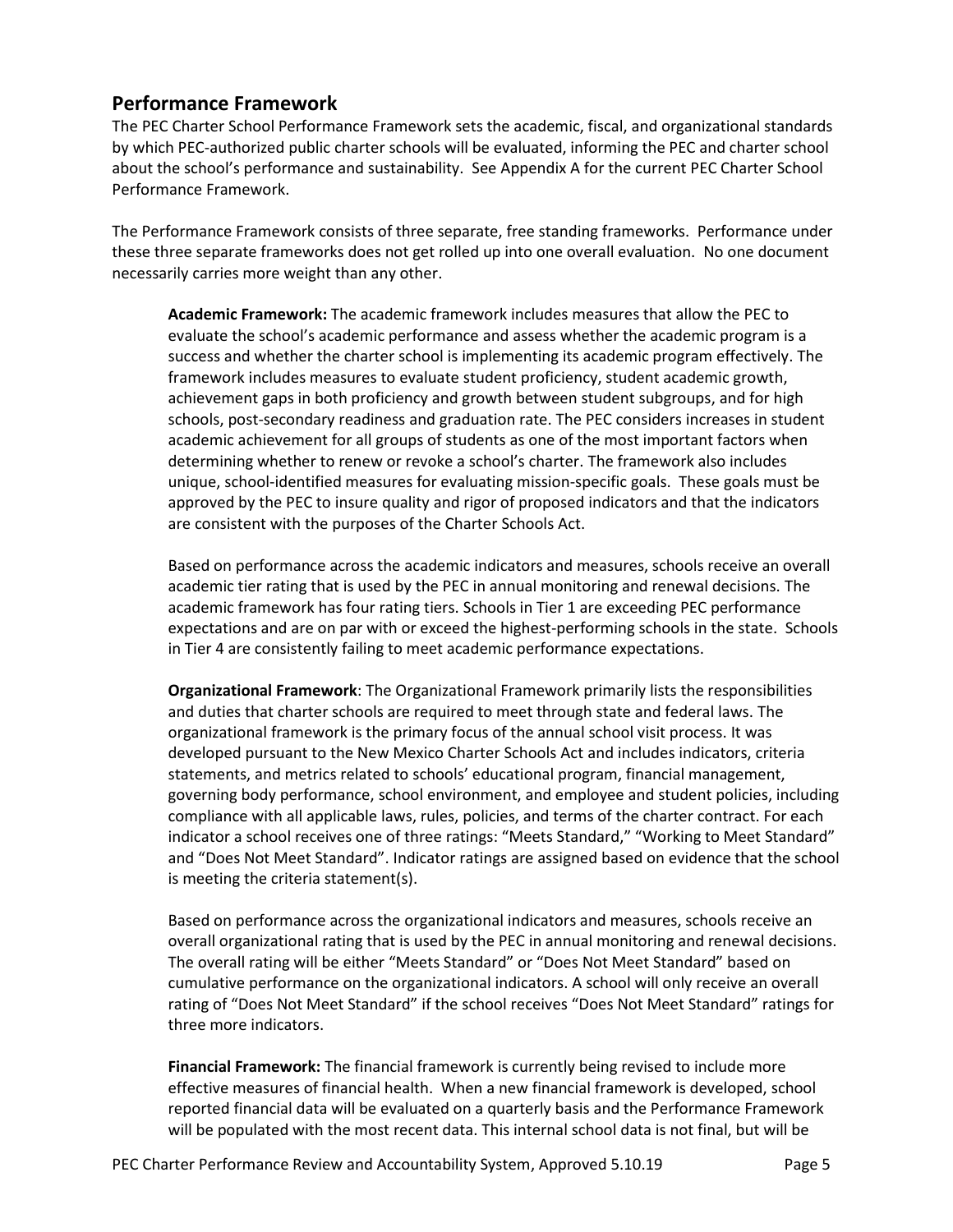used by the PEC as a preliminary evaluation for progress monitoring improvements in financial health and/or act as a flag for potential financial problems or concerns.

A final performance framework will be populated after final audited end-of-year cash amounts are available from the annual external audit. The final framework will be used to evaluate whether the school is meeting financial performance expectations for purposes of annual evaluations and renewal decisions.

The current financial framework requires schools to annually, in August, submit a completed and signed self-reported questionnaire. The questionnaire includes a series of questions about organizational performance as it relates to financial management practices. Several of the questions in the current financial framework are included in the revised organizational framework as indicators.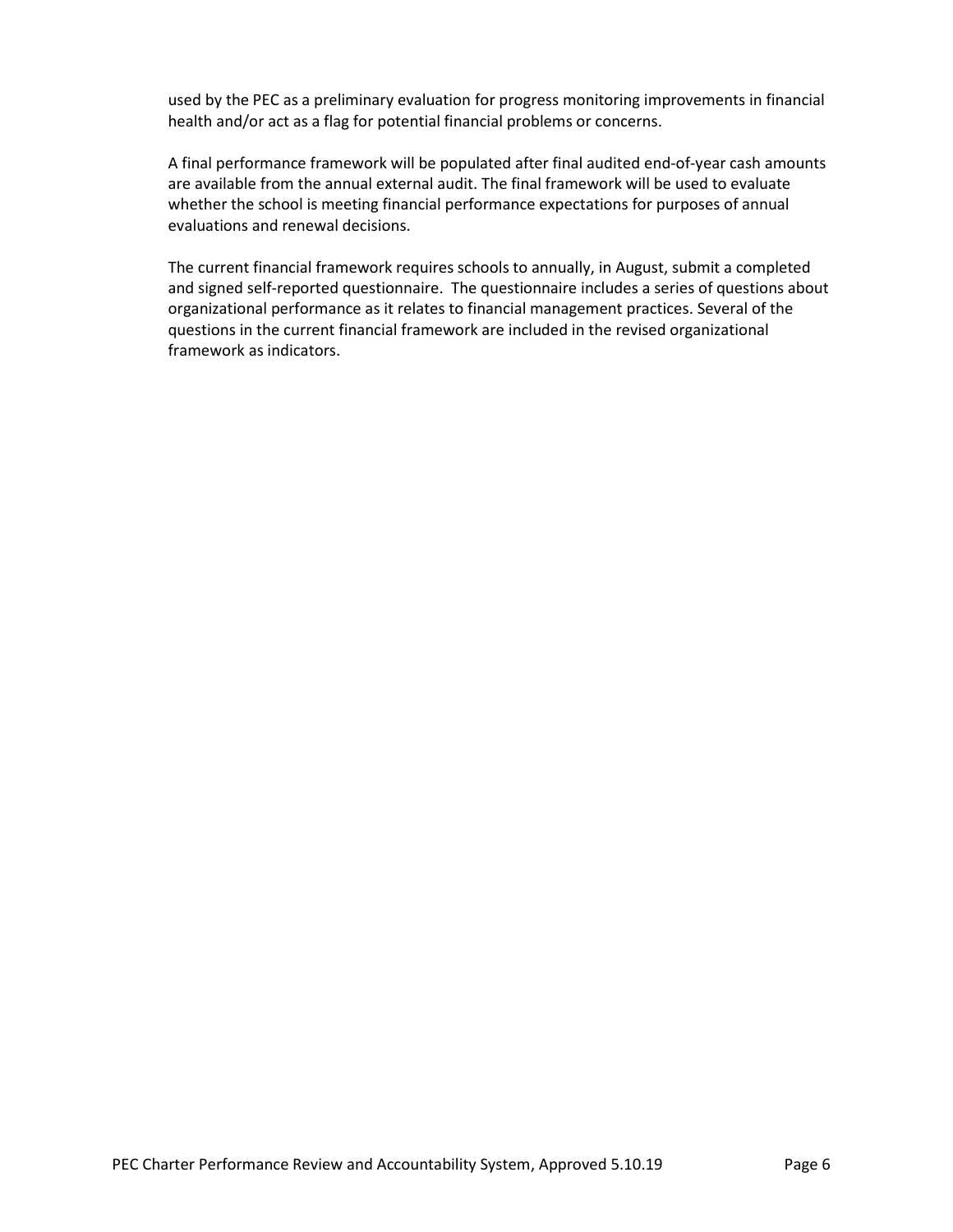### <span id="page-6-0"></span>**Intervention Ladder**

PEC is responsible for holding charter schools accountable for the performance and legal compliance of charter schools under their authority. To meet this obligation, PEC has adopted an intervention ladder to communicate concerns about academic performance, fiscal soundness or legal, contractual, or policy requirements.

In the absence of evidence to the contrary, all schools are considered to be in *Good Standing*. Schools in good standing are expected to participate in routine annual accountability activities and maintain open communication with PEC and its authorized representative(s).

#### **Notice of Concern**

Schools may receive a **Notice of Concern** if the PEC and/or its authorized representative receives a verified complaint of significant concern, or if the annual performance review or site visit identifies significant questions or concerns about academic, financial, or organizational performance; such as a Tier 4 rating on the academic framework or a finding of "not meeting expectations" on an organizational indicator. PEC's authorized representative(s) will communicate with school leaders, parents, and any other necessary stakeholders to verify complaints.

Notice of Concern:

PEC will issue a Notice of Concern at a properly noticed public meeting. PEC's authorized representative(s) shall provide schools notice that they will be appearing on the PEC's agenda for the purposes of issuing a Notice of Concern at least 10 days prior to the meeting. As part of issuing a Notice of Concern, the PEC will establish expected outcomes and deadlines<sup>1</sup> that must be met by the school. The deadline established for correction shall be no less than 10 days including holidays and weekends, unless the matter is an emergency matter<sup>2</sup> in which case the deadline shall be no less than 72 hours.

Upon remedying the concern and complying with the expectations established by the PEC, the school returns to *Good Standing*. If the PEC's expectations and deadlines are not met, the school progresses to the next level of the intervention ladder.

#### **Notice of Breach**

A school can receive a **Notice of Breach** if it fails to correct a Notice of Concern or for certain violations of law that are serious enough to justify a heightened initial response.



 $\overline{\phantom{a}}$ 

PEC will issue a Notice of Breach at a properly noticed public meeting. PEC's authorized representative(s) shall provide schools notice that they will be appearing on the PEC's agenda for the purposes of issuing a Notice of Breach at least 10 days prior to the meeting. As part of issuing a Notice of Breach, the PEC will establish expected outcomes and deadlines<sup>1</sup> that must be met by the school. The deadline established for correction shall be no less than 10 days including holidays and weekends, unless the matter is an emergency matter<sup>2</sup> in which case the deadline shall be no less than 72 hours.

<sup>&</sup>lt;sup>1</sup> Deadlines will vary depending on the urgency of the matter and the amount of time it takes to reasonably cure the concern.

<sup>&</sup>lt;sup>2</sup> An "emergency" refers to unforeseen circumstances that, if not addressed immediately by the public body, will likely result in injury or damage to persons or property or substantial financial loss to the public body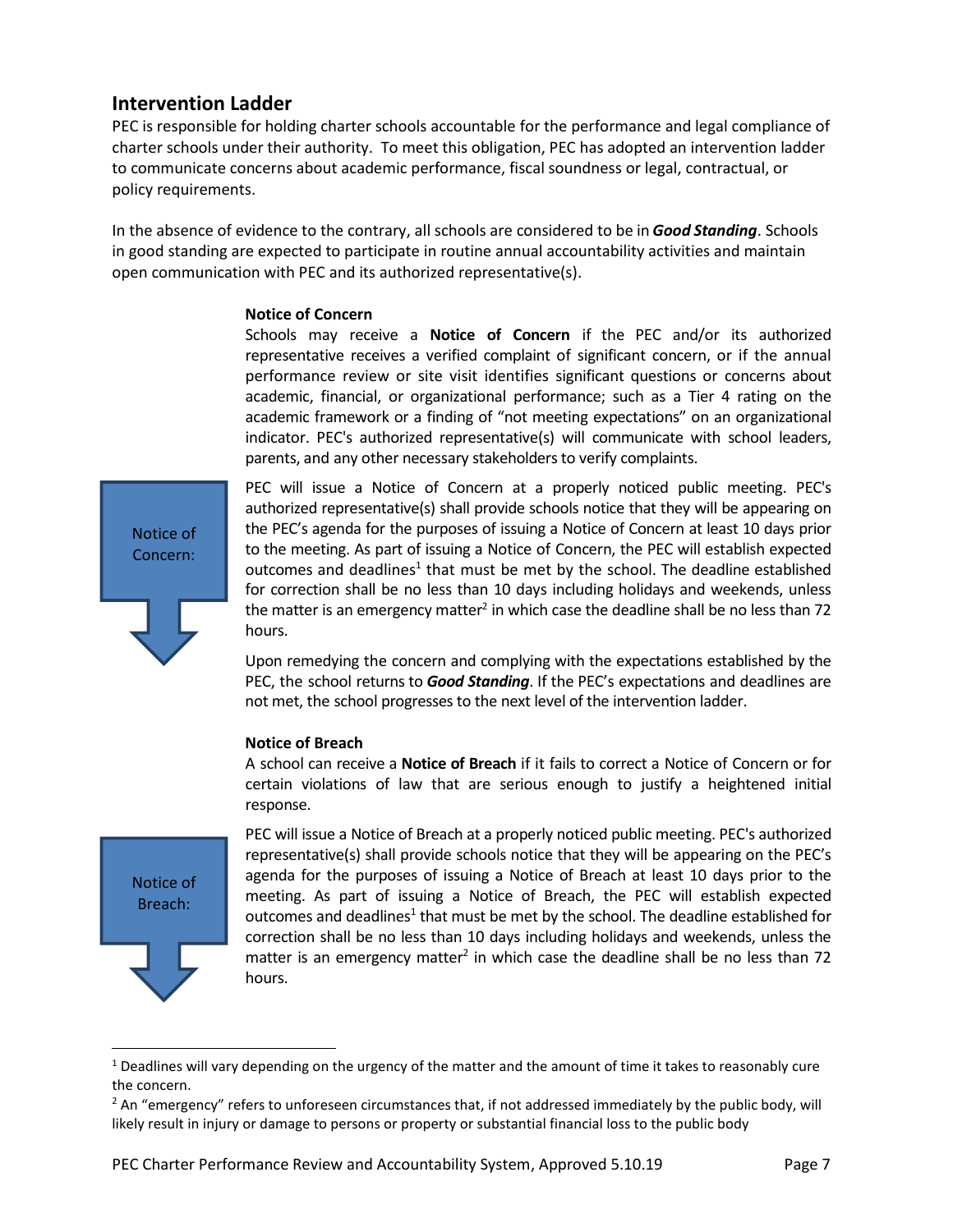Once a Notice of Breach is issued, schools are required to submit a Corrective Action Plan (financial or organizational performance) or an Improvement Plan (academic performance) that details the actions and timeline that the schools will implement to correct the breach. PEC's authorized representatives will monitor the school's implementation of Corrective Action and Improvement Plans, and regularly update PEC on progress. Once the school has met the Notice of Breach requirements, they return to *Good Standing*. Repeated Notices of Concern or Breach may lead to increased oversight, including additional annual site visits or regular phone calls to discuss key performance indicators.

#### **Revocation Review**

Failure to meet the requirements specified in the Notice of Breach, or certain violations of law that are serious enough to justify an initial heightened response, will result in a charter school **Revocation Review**. Schools may also be subject to the Revocation Review if they receive more than one Notice of Breach in the same school year.

PEC will issue a Notice of Revocation Review at a properly noticed public meeting. Unless impractical, PEC's authorized representative(s) shall provide schools notice that they will be appearing on the PEC's agenda for the purposes of issuing a Notice of Revocation Review at least 10 days prior to the meeting. As part of issuing a Notice of Revocation Review, the PEC will establish the actions to be taken by its authorized representative(s) and a deadline for the school to respond to the prospect of revocation. The actions of the PEC's authorized representative may include additional visits to the school, an in-depth audit to assess the school's educational program, and/or financial and organizational health, or other actions appropriate to determine if a revocation hearing is appropriate.

Findings from the revocation review will be presented to the PEC at a properly noticed public meeting, at which will determine whether to issue a Notice of Intent to Revoke, which sends the school into revocation proceedings. In lieu of a Notice of Intent to Revoke, the PEC may decide to grant a Notice of Breach, or a revised Notice of Breach. A revised Notice of Breach will allow a school more time to achieve expected outcomes established in an initial Notice of Breach or adjust the expected outcomes initially established by the PEC.

In extraordinary circumstances, the PEC may forgo the process outlined above and may, with proper statutory notice, consider whether to hold a revocation hearing or hold a revocation hearing.

The table on the following page provides examples regarding triggers and evidence, and actions and consequences; however, the table shall not be considered exclusive.

Revocation Review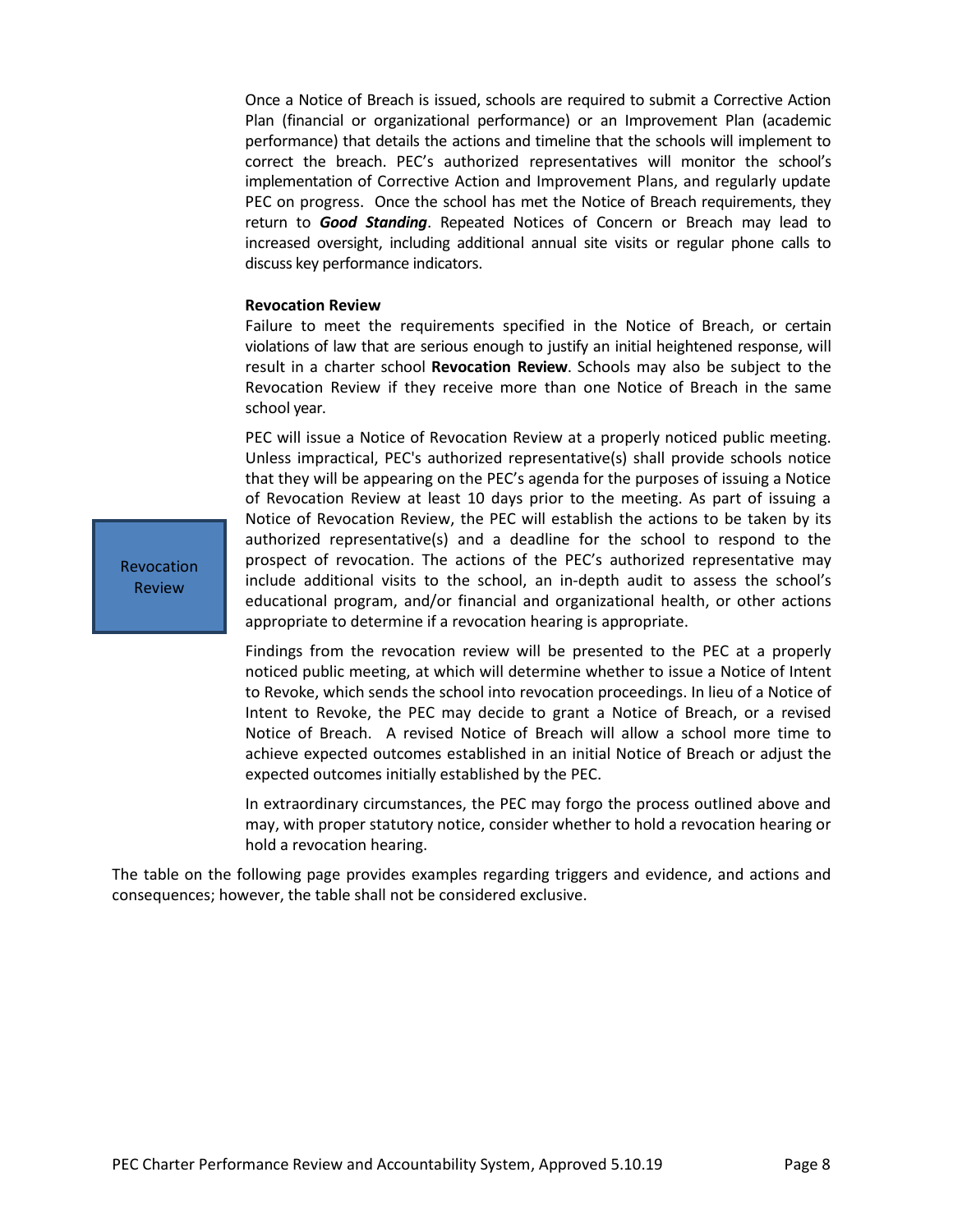| <b>Intervention</b><br><b>Status</b> | <b>Triggers/Evidence</b>                                                                                                                                                                                                                                                                                                                                                                                                                             | <b>Actions/Consequences</b>                                                                                                                                                                                                                                                                                                                                                                                                                                                                                                                                                                         |
|--------------------------------------|------------------------------------------------------------------------------------------------------------------------------------------------------------------------------------------------------------------------------------------------------------------------------------------------------------------------------------------------------------------------------------------------------------------------------------------------------|-----------------------------------------------------------------------------------------------------------------------------------------------------------------------------------------------------------------------------------------------------------------------------------------------------------------------------------------------------------------------------------------------------------------------------------------------------------------------------------------------------------------------------------------------------------------------------------------------------|
| <b>Notice of</b><br>Concern          | Failure to meet performance<br>standards represented in the<br>performance framework.<br>Receipt of verified complaint of<br>$\bullet$<br>significant concern.<br>Evidence of not meeting performance<br>$\bullet$<br>expectations through routine<br>monitoring or school visit.<br>Failure to comply with terms of the<br>$\bullet$<br>charter.                                                                                                    | Appearance before the Public<br><b>Education Commission at public</b><br>meeting.<br>Letter to school leader and<br>governing board detailing areas of<br>concern and specific outcomes and<br>timeline for correcting the<br>performance gap.                                                                                                                                                                                                                                                                                                                                                      |
| Notice of<br><b>Breach</b>           | Failure to meet objectives identified<br>$\bullet$<br>in a Notice of Concern.<br>Evidence of material or significant<br>$\bullet$<br>failure to comply with applicable<br>laws.<br>Actions or operational deficiencies<br>٠<br>that may endanger the well-being of<br>students and/or staff, or negatively<br>impact the viability of the school.                                                                                                    | Appearance before the Public<br>$\bullet$<br><b>Education Commission at public</b><br>meeting.<br>Letter to school leader and<br>governing board giving notification<br>of breach and outlining additional<br>terms of oversight and monitoring.<br>School develops, submits, and<br>$\bullet$<br>implements a Corrective Action or<br>Improvement Plan with specific<br>improvements, objectives, timelines,<br>and measures that results in<br>correction of the breach.<br>PEC, through authorized<br>representative(s), monitors<br>implementation of Corrective Action<br>or Improvement Plan. |
| Revocation<br><b>Review</b>          | Failure to successfully meet the terms<br>$\bullet$<br>of the Corrective Action or<br>Improvement Plan.<br>Repeated failure to meet the material<br>terms of the charter agreement.<br>Illegal behavior, fraud,<br>$\bullet$<br>misappropriation of funds.<br>Extended pattern of failure to meet<br>$\bullet$<br>performance expectations set forth in<br>the charter agreement.<br>Repeated failure to comply with<br>$\bullet$<br>applicable law. | Appearance before the Public<br><b>Education Commission at public</b><br>meeting.<br>The PEC's authorized<br>representative(s) may conduct<br>additional site visits to the school<br>and/or conduct an in-depth audit to<br>assess the school's educational<br>program, and/or financial and<br>organizational health.<br>The PEC's authorized<br>representative(s) review and<br>preparation of recommendation to<br>revoke, or not to revoke, the<br>charter.<br>PEC reviews recommendations and<br>makes decision to commence or not<br>commence revocation proceedings.                        |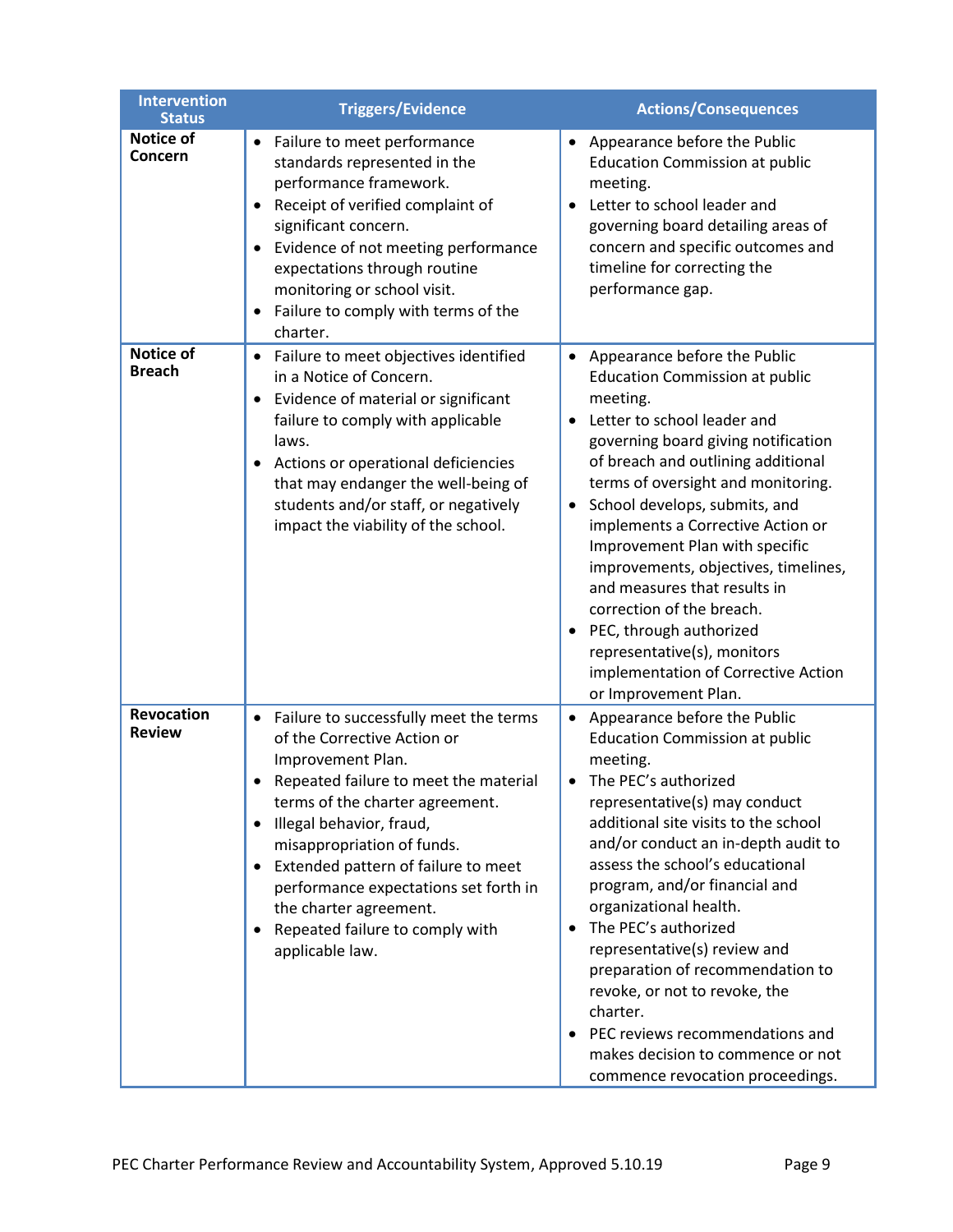## <span id="page-9-0"></span>**Charter Renewal**

As part of renewal consideration, PEC will consider a schools' annual school performance, school visit reports, information contained in the school's renewal application, and other relevant information in their decisions. Renewal decisions are based on the statutory standards in Section 22-8B-12(K) New Mexico Statutes Annotated.

After the final performance evaluation is completed for each year of its contract, a school will receive notice of whether it is on track for a renewal recommendation for 1) expedited renewal, 2) full renewal, 3) renewal with conditions, or 4) non-renewal. When the school has two years remaining on its contract term, the PEC's authorized representative(s) will provide the school with a Preliminary Notification of Renewal Profile. These notices are based on the school's performance profile over the contract term and the renewal performance profiles on page 11 of this Charter Performance Review and Accountability System. The PEC expects that schools will use these notices to both take action to respond to the potential renewal action by improving performance, as necessary, and to prepare and submit a response to the potential renewal action.

After final school performance data is released for the year prior to the school's renewal year, the school will receive a final notice of its renewal profile. Schools that have an Expedited Renewal Profile will have limited submission requirements and a limited site visit.

#### **Renewal Decision Criteria**

PEC decisions on charter school renewal will be based on an analysis of the following questions:

- 1. Is the school an academic success or making progress toward academic success? (Academic Framework)
- 2. Is the school an effective, viable organization? (Organizational Framework)
- 3. Is the school fiscally sound? (Financial Framework)

Staff providing support to the PEC will develop renewal recommendations based on the cumulative performance of the charter school over the contract term. The PEC will consider the following sources of evidence for renewal decisions, including any additional factors highlighted in the charter school renewal application.

#### **Renewal Evidence Sources**

- Annual performance reports, which constitute a report on the status in relation to meeting the academic performance, financial compliance and governance responsibilities of the charter school, including achieving the goals, objectives, student performance outcomes, state standards of excellence and other terms of the charter contract, including the accountability requirements set forth in the Assessment and Accountability Act;
- School developed reports, for schools not meeting the above standards, on the progress toward meeting the established standards;
- Evidence gathered that confirms or does not confirm the school developed reports identified above;
- A financial statement that discloses the costs of administration, instruction and other spending categories for the charter school that is understandable to the general public, that allows comparison of costs to other schools or comparable organizations and that is in a format required by the department;
- Petitions of support; and
- Facility assurances.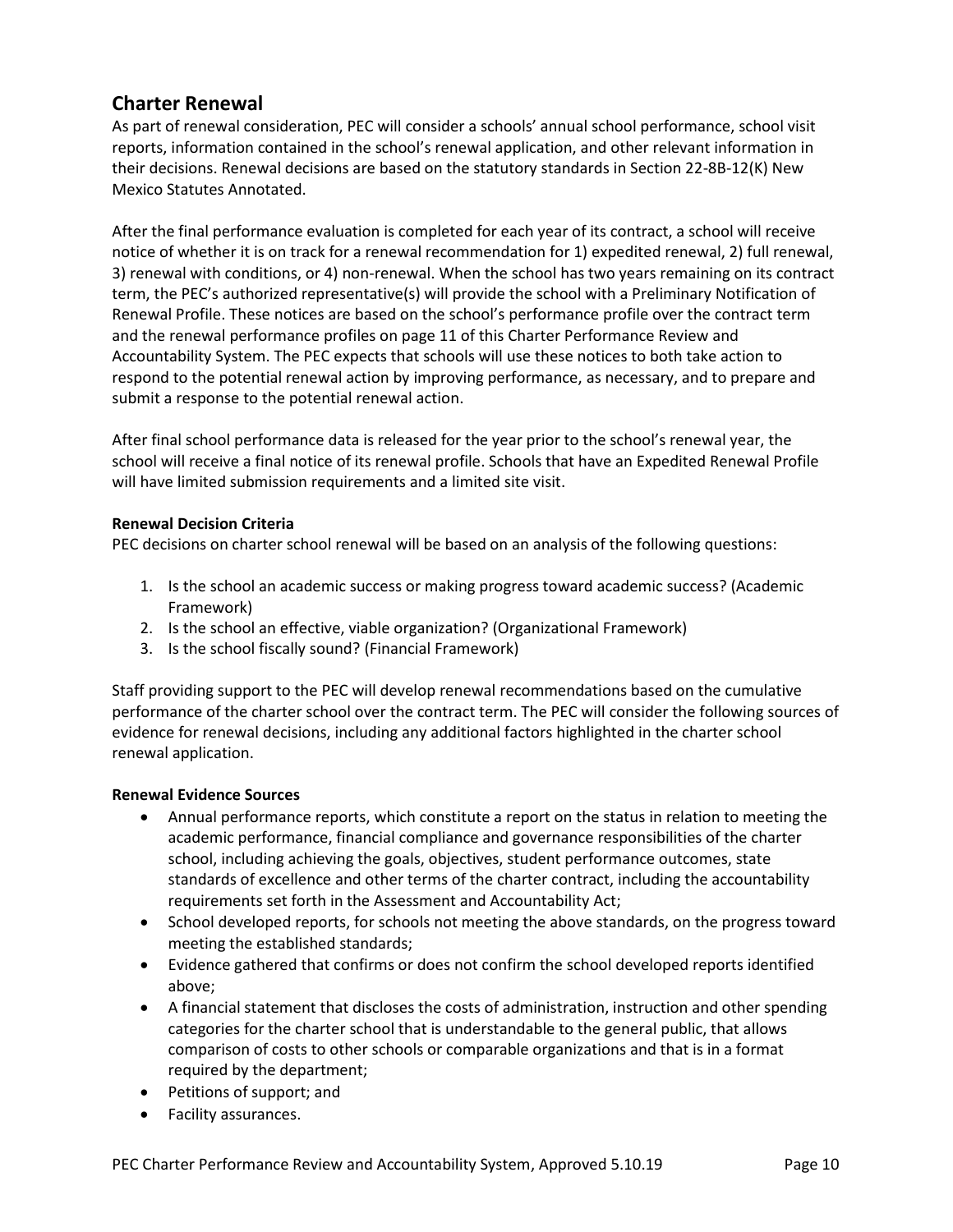#### **Renewal Outcomes**

 $\overline{a}$ 

Staff providing support to the PEC will recommend one of four renewal outcomes (profiles) for PEC to consider. Although renewal recommendations will be guided by the performance profiles described below, the PEC has ultimate authority to make any renewal decision that is consistent with New Mexico charter school law.

| Renewal<br><b>Decision</b>                 | <b>Renewal Performance Profile<sup>3</sup></b>                                                                                                                                                                                                                                                                                                 | <b>Renewal Terms</b>                                                                                                              |
|--------------------------------------------|------------------------------------------------------------------------------------------------------------------------------------------------------------------------------------------------------------------------------------------------------------------------------------------------------------------------------------------------|-----------------------------------------------------------------------------------------------------------------------------------|
| <b>Expedited</b><br>Renewal <sup>4</sup>   | <b>Academic</b><br>• Maintain Tier 1 or 2 rating for previous four years of the charter contract<br><b>Organizational / Financial</b>                                                                                                                                                                                                          | Five-year term with no additional<br>conditions outside normal charter<br>contract; streamlined renewal                           |
|                                            | • Meet Expectations for previous four years of the charter contract                                                                                                                                                                                                                                                                            | application and review process                                                                                                    |
| <b>Full</b><br>Renewal <sup>5</sup>        | <b>Academic</b><br>• Earn no Tier 4 ratings within the past three years, and<br>• Either:<br>o Maintain Tier 1 or 2 rating for at least three of past four years, or<br>Demonstrate consistently improving Tier rating over the last 3 years<br>$\circ$<br><b>Organizational / Financial</b><br>• Meet Expectations for the last two years, or | Five-year term with no additional<br>conditions outside normal charter<br>contract                                                |
|                                            | • Meet Expectations for at least three of past four years                                                                                                                                                                                                                                                                                      |                                                                                                                                   |
| Renewal<br>with<br>conditions <sup>6</sup> | <b>Academic</b><br>• Earn Tier 4 performance rating for two or more years during the last four years but not in both of the last two years,<br>or<br>• Earn Tier 3 or 4 rating for three of the past four years, or<br>• Earn two or more Tier 3 or 4 ratings and demonstrate declines in Tier rating in any of the last two years             | Three- or five-year renewal term<br>with defined goals for school<br>improvement on academic,<br>organizational, and/or financial |
|                                            | <b>Organizational / Financial</b><br>• Earn "did not meet" expectations for two or more years including one of the last two years                                                                                                                                                                                                              | frameworks                                                                                                                        |
| Non-<br>Renewal <sup>7</sup>               | <b>Academic</b><br>• Earn Tier 4 performance rating for past two years, or<br>• Earn Tier 4 performance rating for three or more years during the last four years including the most recent<br><b>Organizational / Financial</b>                                                                                                               | Recommendation for non-renewal                                                                                                    |
|                                            | • Earn "did not meet" expectations for three or more years during the last four years including the most recent year                                                                                                                                                                                                                           |                                                                                                                                   |

 $^3$  PEC renewal decisions will be guided by performance profiles, but PEC has ultimate authority to make any renewal decision that is consistent with New Mexico charter school law.

<sup>4</sup> When considering schools currently in a contract with a term of less than 5 years, the expedited renewal profile criteria are 1) Maintain Tier 1 academic rating for the contract term, and 2) maintain Meets Expectations for organizational and financial performance for the contract term.

<sup>5</sup> When considering schools currently in a contract with a term of less than 5 years, the full renewal profile criteria are 1) in the academic framework either a) demonstrate a consistently improving Tier rating over the term of the contract or b) maintain at least Tier 2 rating for the contract term, and 2) earn Meets Expectations for organizational and financial performance for the year prior to the renewal year.

<sup>&</sup>lt;sup>6</sup> When considering schools currently in a contract with a term of less than 5 years, the conditional renewal profile is for schools that do not fall into any other renewal profile.

<sup>7</sup> When considering schools currently in a contract with a term of less than 5 years, the non-renewal profile 1) earned a Tier 4 academic performance rating for the year prior to the renewal year or 2) earn Does Not Meet Expectations for organizational or financial performance for the year prior to the renewal year.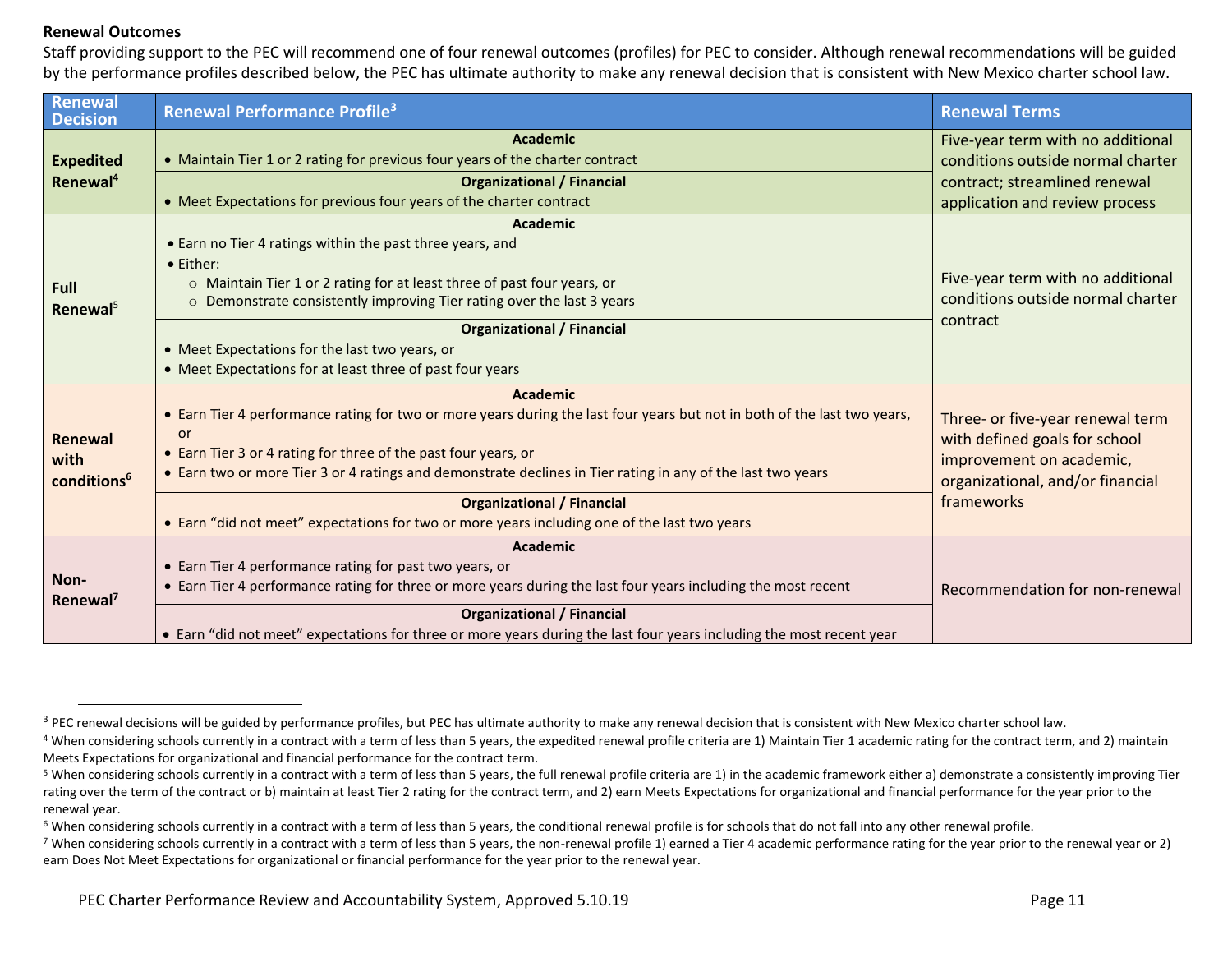#### **Renewal Process Steps**

| <b>Renewal Process Steps</b>               | <b>Timing</b><br>(Final Year of Charter Contract)               |
|--------------------------------------------|-----------------------------------------------------------------|
| <b>Final Notice of Renewal Profile</b>     | Summer - After School Performance Data Released                 |
| Renewal Application by the School          | Options: August 1, September 1, or October 1                    |
| <b>Renewal Site Visit</b>                  | Dependent on submission date:<br>August, September, or October  |
| <b>Additional Requests for Information</b> | As needed                                                       |
| <b>Final Renewal Report</b>                | At least 5 days before PEC Vote                                 |
| <b>PEC Renewal Vote</b>                    | Dependent on submission date:<br>October, November, or December |
| New Contract Negotiation                   | Spring                                                          |

#### Annual Performance Evaluations

After the final performance evaluation is completed for each year of its contract, a school will receive notice of whether it is on track for a renewal recommendation for 1) expedited renewal, 2) full renewal, 3) renewal with conditions, or 4) non-renewal. At least one year prior to the date the school will apply for renewal, the PEC's authorized representative(s) will provide the school with a Preliminary Notification of Renewal Profile. These notices are based on the school's performance profile over the contract term and the renewal performance profiles on page 11 of this Charter Performance Review and Accountability System. The PEC expects that schools will use these notices to both take action to respond to the potential renewal action by improving performance, as necessary, and to prepare and submit a response to the potential renewal action.

After final school performance data is released for the year prior to the school's renewal year, the school will receive a final notice of its renewal profile. Schools that have an Expedited Renewal Profile will have limited submission requirements and a limited site visit.

#### Renewal Profile

The first stage of the formal renewal process is the preparation by the PEC's authorized representative(s) of school-specific renewal profiles. The Renewal Profiles are based on the record of the charter school's academic, financial and organizational performance as reported in their *Annual Performance Reports* and in alignment with any prior renewal or approval conditions. Renewal Profiles will be provided to the school in the late summer of the final year of the school's charter term. The profiles are based on evidence collected over the contract term and publicly available information. Schools eligible for expedited renewal will be identified during this phase. At this time in the process, all schools will be aware of the performance profile and thus the renewal recommendations from the staff supporting the PEC. The renewal application will provide the school an opportunity to submit and prepare a response to the potential renewal action.

#### Renewal Application by the School

The Renewal Application provides schools the opportunity to provide an overview of school progress and a response to the potential renewal action, if performance expectations have not been met during the contract term. It is the goal of the Commission, to the extent possible, to decrease the burden from the preparation of the Renewal Application.

Schools eligible for expedited renewal will not be required to submit some sections of the renewal application. Annually, the Public Education Commission reviews and, as necessary, revises the renewal application. The current renewal application is available on the PEC website.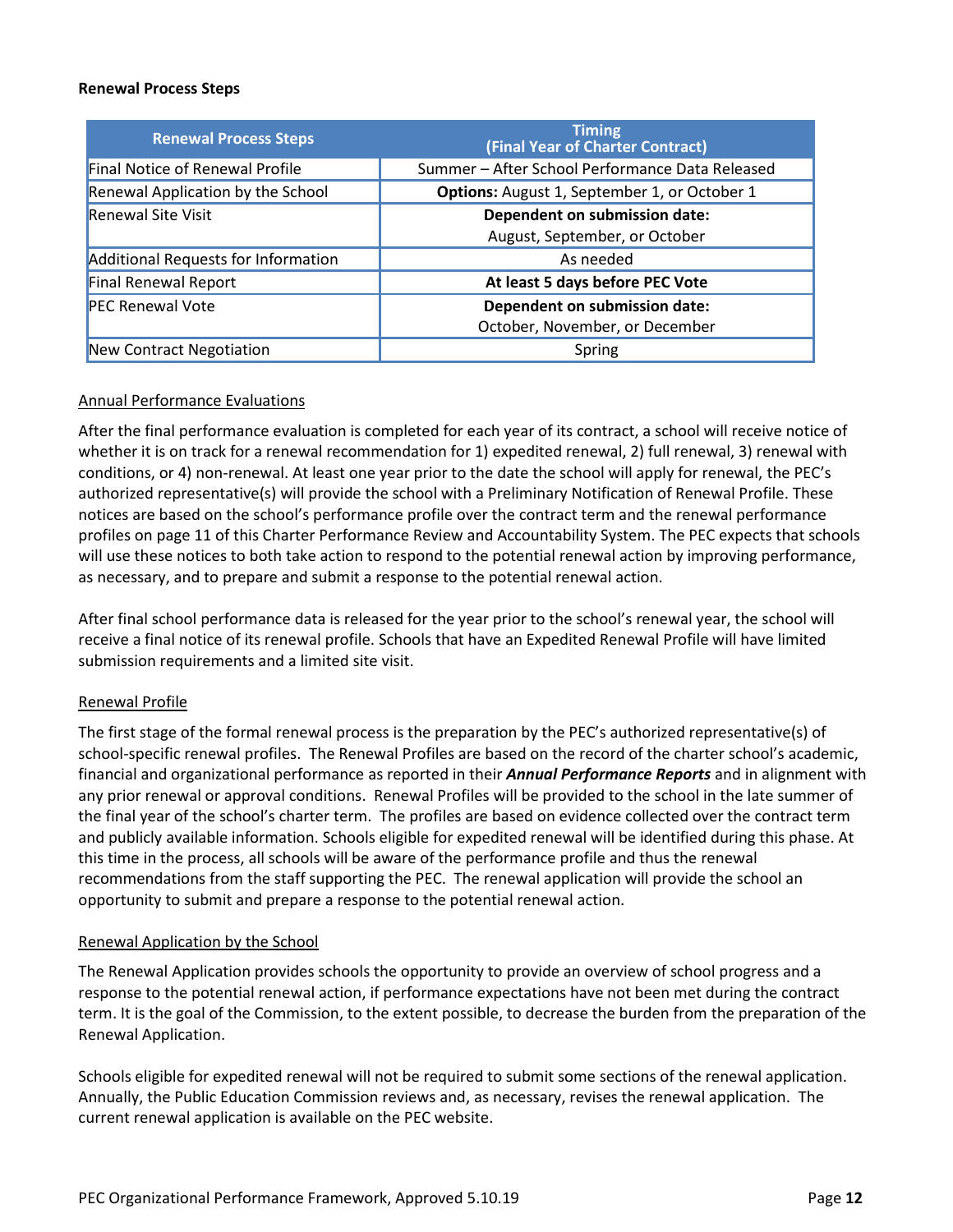#### Renewal Site Visit

The PEC's authorized representatives will conduct at least one Renewal Site Visit during the renewal process. The purpose of the Renewal Site Visit is to test, verify and/or supplement the information provided in the school's Renewal Application. The information obtained through the Renewal Visit will be considered with all other evidence at the time of the renewal decision by the PEC. Appendix C provides more detailed information regarding site visits.

Schools eligible for expedited renewal may be eligible to receive a site visit that utilizes a modified protocol focused on gathering community feedback and verifying any outstanding performance corrections. Site visits will also be used to investigate any significant concerns that may arise during the renewal period.

#### Additional Requests for Information

At any time during the renewal process, the PEC and/or its authorized representatives may request additional information from the school in an effort to fully inform the renewal decision.

#### Final Renewal Report

Staff supporting the PEC will prepare a renewal report once all renewal review activities are completed. The report will be provided to the school at least 5 days before the matter is put to a vote by the PEC so that the school has a final opportunity to prepare and submit a response to the information in the report.

#### PEC Renewal Vote

The PEC reviews and votes on each Renewal at a properly noticed public meeting. The public may offer comments to the PEC during the public participation section of PEC meeting regarding each renewal. After each decision, the PEC issues a written notice to the school detailing the renewal decision.

#### New Contract Negotiation

When renewal is granted by the PEC, the PEC, directly or through its authorized representatives, and the school negotiate a contract for the new term. The contract negotiation will address the school mission, any material terms that limit charter activities (e.g., enrollment cap, grade levels) or material terms that establish explicit program requirements (e.g., STEAM, PBL, vocational education). The contract negotiation shall also include additional rigorous, valid and reliable mission specific indicators, which may not to be duplicative of required state assessments but must measure achievement of the school's specific mission.

#### **Expedited Renewal**

Schools that have maintained a Tier 1 or 2 rating for previous four years of the charter contract and earned a "met expectations" rating on the organizational and financial frameworks for the previous four years are eligible for an *expedited renewal process*. The expedited process will include all of the renewal activities described above, but will include a modified renewal application and a condensed renewal site visit as appropriate.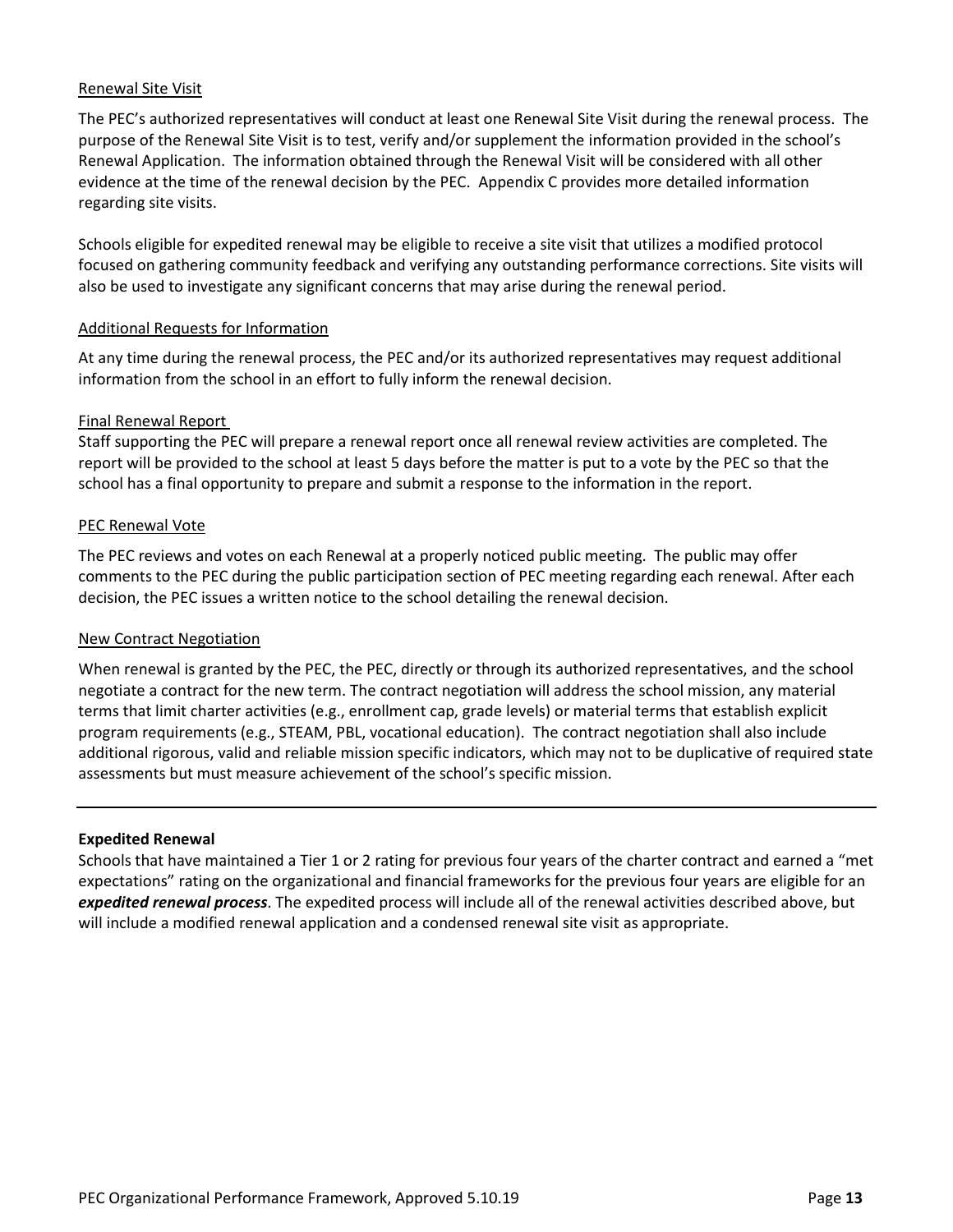## <span id="page-13-0"></span>**ACADEMIC PERFORMANCE FRAMEWORK**

The Academic Performance Framework answers the evaluative question: Is the academic program a success? The framework includes indicators and measures that allow the PEC to evaluate the school's academic performance and was developed pursuant to the New Mexico Charter Schools Act. This section includes indicators, measures and metrics for student academic performance; student academic growth; achievement gaps in both proficiency and growth between student subgroups; and graduation rate and post-secondary readiness measures for high schools. (Section 22-8B-9.1.A. (1-3, 6, 7) NMSA 1978).

The Academic Performance Framework includes three indicators, with several required measures, and allows for the inclusion of additional rigorous, valid and reliable indicators proposed by the school to augment external evaluations of school performance.

Description of Academic Framework Indicators and Measures

| System of School Support and Accountability.          | Indicator 1: Components from NM System of School Support and Accountability. The<br>PEC considers charter school performance on each of the components of the NM                                                                                                                                                                                                                                                                                                                                                                                                                                                                                  |      | Points                                                      |
|-------------------------------------------------------|---------------------------------------------------------------------------------------------------------------------------------------------------------------------------------------------------------------------------------------------------------------------------------------------------------------------------------------------------------------------------------------------------------------------------------------------------------------------------------------------------------------------------------------------------------------------------------------------------------------------------------------------------|------|-------------------------------------------------------------|
| <b>Measure</b>                                        | Description                                                                                                                                                                                                                                                                                                                                                                                                                                                                                                                                                                                                                                       | Elem | High                                                        |
| 1.1 Math and Reading<br>Proficiency                   | Math and Reading Proficiency is the percentage of students<br>who are proficient on state assessments in math and<br>reading.                                                                                                                                                                                                                                                                                                                                                                                                                                                                                                                     | 30   | 25                                                          |
| 1.2 English Learner<br>Language Proficiency           | English learner progress toward English language<br>Progress Toward English proficiency is measured by the WIDA ACCESS assessment<br>given annually to students identified as English learners.                                                                                                                                                                                                                                                                                                                                                                                                                                                   | 10   | 5                                                           |
| 1.3 Science Proficiency                               | Science proficiency is the percentage of students who are<br>proficient on state assessments in science.                                                                                                                                                                                                                                                                                                                                                                                                                                                                                                                                          | 5    | 5                                                           |
| 1.4 Growth of Highest-<br>Performing Students (Q4)    | These growth measures are calculated separately for three                                                                                                                                                                                                                                                                                                                                                                                                                                                                                                                                                                                         | 5    | 5                                                           |
| 1.5 Growth of Middle<br>performing students<br>(Q2/3) | student subgroups. The three student subgroups are the<br>lowest-performing students (lowest 25%), the middle-<br>performing students (middle 50%) and the highest-                                                                                                                                                                                                                                                                                                                                                                                                                                                                               | 10   | 10                                                          |
| 1.6 Growth of Lowest-<br>Performing Students (Q1)     | performing students (highest 25%).                                                                                                                                                                                                                                                                                                                                                                                                                                                                                                                                                                                                                | 25   | 15                                                          |
| 1.7 Graduation Rate                                   | The graduation measure includes 4-year, 5-year, and 6-year<br>cohort graduation rates.<br>Graduation rates are one-year lagged. Meaning, rates that<br>are published in the school report are for the cohort that<br>graduated by August 1 of the prior year. Students are<br>expected to graduate in four years, however rates are<br>calculated for 5- and 6- year graduates. Calculation of 4-<br>year, 5-year, and 6-year cohort graduation rates uses the<br>Shared Accountability method, which gives each school in<br>which the student was enrolled in high school proportional<br>credit for their timely or lack of timely graduation. | N/A  | 10<br>5 for 4 year,<br>3 for 5 year,<br>and<br>2 for 6 year |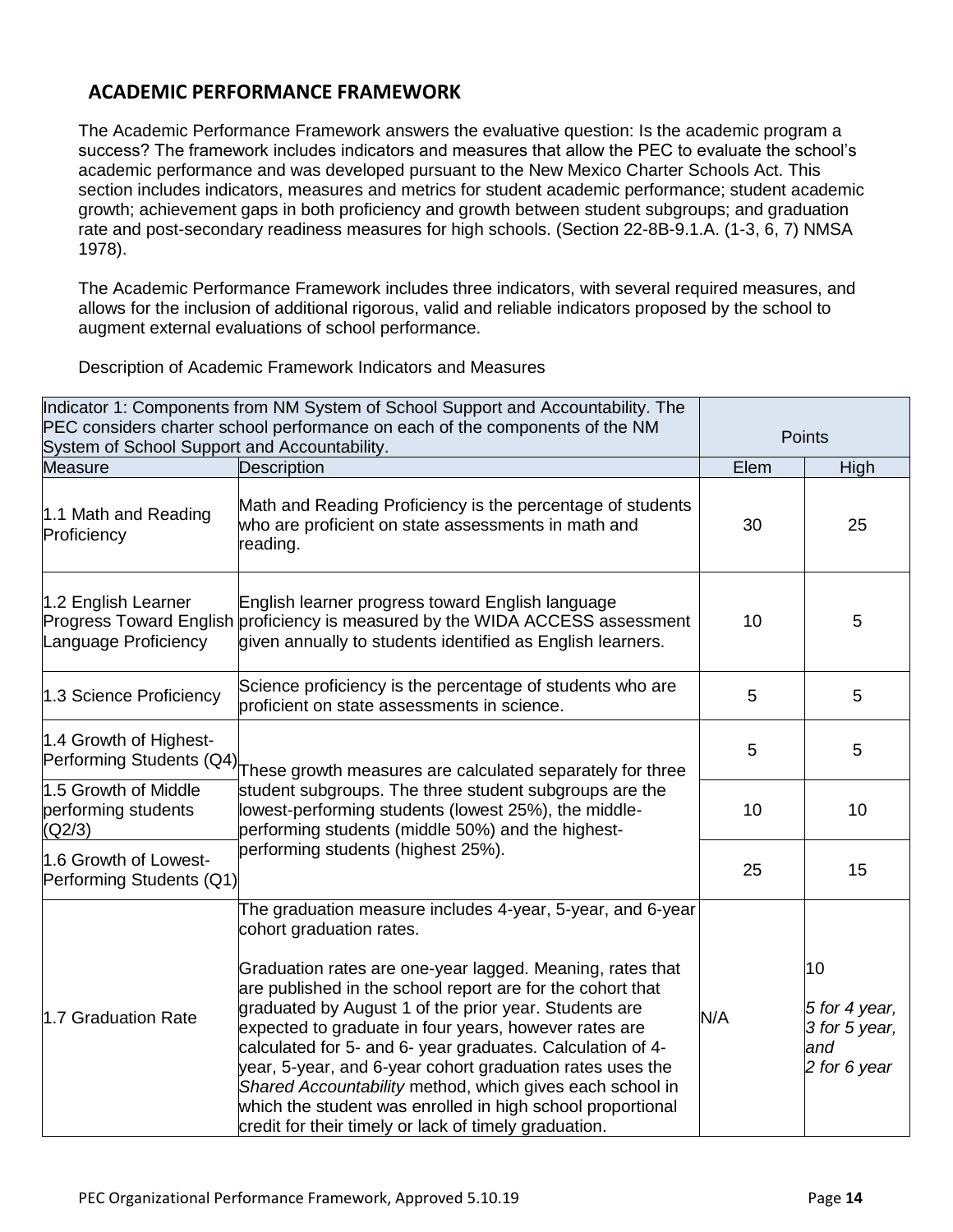|                                                                                                          | For schools that qualify as SAM schools, an auxiliary<br>graduation rate is computed using a senior completer<br>method which includes only 12th grade students who are not<br>members of the 4-year cohort.                                                                                                                                                                                                                                                                                                                                                                                                                                                                                                                                                                                                                                                                                                                                                                                                                                                 |     |    |
|----------------------------------------------------------------------------------------------------------|--------------------------------------------------------------------------------------------------------------------------------------------------------------------------------------------------------------------------------------------------------------------------------------------------------------------------------------------------------------------------------------------------------------------------------------------------------------------------------------------------------------------------------------------------------------------------------------------------------------------------------------------------------------------------------------------------------------------------------------------------------------------------------------------------------------------------------------------------------------------------------------------------------------------------------------------------------------------------------------------------------------------------------------------------------------|-----|----|
| 1.8 Growth in 4-year<br><b>Graduation Rate</b>                                                           | Improvement in the 4-year graduation rate is based on the<br>slope of the 4-year graduation rates for the past three years.<br>For schools that have a 4-year graduation rate that is over<br>90%, all points are awarded for graduation growth.                                                                                                                                                                                                                                                                                                                                                                                                                                                                                                                                                                                                                                                                                                                                                                                                             | N/A | 5  |
| 1.9 Career and College<br><b>Readiness</b>                                                               | College and Career Readiness (CCR) scores are<br>determined by the percentage of the prior year 4-year<br>graduation cohort members (this indicator is also are one-<br>year lagged) who show evidence of participating in college<br>or career preparation, along with the proportion of those<br>students meeting a benchmark. This indicator is also<br>calculated using the shared accountability model.<br>High school students are expected to participate in at least<br>one college or career readiness program:<br>1) College entrance exams (Accuplacer, ACT, ACT Aspire,<br>Compass, PLAN, PSAT, SAT, or SAT Subject Test);<br>2) Evidence that the student can pass a college-level course<br>(Advanced Placement, Dual Credit, or IB); or<br>3) Eligibility for an industry-recognized certification (Career<br>Technical Education).<br>Points are given separately for students' participation and for<br>their success in achieving targets.<br>SAM schools are allowed use of additional indicators<br>including ASVAB, WorkKeys, and TABE. | N/A | 10 |
| 1.10 Chronic<br>Absenteeism                                                                              | Schools earn points based on the percentage of students<br>who were not chronically absent. A chronically absent<br>student is one who was absent from school for any reason<br>for at least 10 percent of the days enrolled.                                                                                                                                                                                                                                                                                                                                                                                                                                                                                                                                                                                                                                                                                                                                                                                                                                | 5   | 5  |
| 1.11 Educational Climate<br>Survey, Multicultural<br>Initiatives, and Socio-<br>emotional Learning (SEL) | The Educational Climate survey measures the extent to<br>which classroom teachers demonstrate instructional<br>practices known to facilitate student learning. Students<br>answer survey questions on topics such as classroom<br>teaching and expectations of students.                                                                                                                                                                                                                                                                                                                                                                                                                                                                                                                                                                                                                                                                                                                                                                                     | 10  | 5  |

| Indicator 2: Subgroup Performance<br>Subgroup measures are based on the school's relative performance (statewide<br>percentile rank) compared to all NM public schools serving the same grades. Points<br>assigned for each subgroup are averaged to calculate overall points for measures 2.1,<br>2.2, and 2.3. |                                                                                                                                                        |      | <b>Points</b> |  |
|------------------------------------------------------------------------------------------------------------------------------------------------------------------------------------------------------------------------------------------------------------------------------------------------------------------|--------------------------------------------------------------------------------------------------------------------------------------------------------|------|---------------|--|
| <b>Measure</b>                                                                                                                                                                                                                                                                                                   | Description                                                                                                                                            | Elem | High          |  |
| 2.1 Subgroup Growth of<br>Highest- Performing<br>Students (Q4)                                                                                                                                                                                                                                                   | Students are compared to all students statewide serving the<br>same grade levels, based on the Growth results calculated<br>by NM PED for Q4 students. | 25   | 25            |  |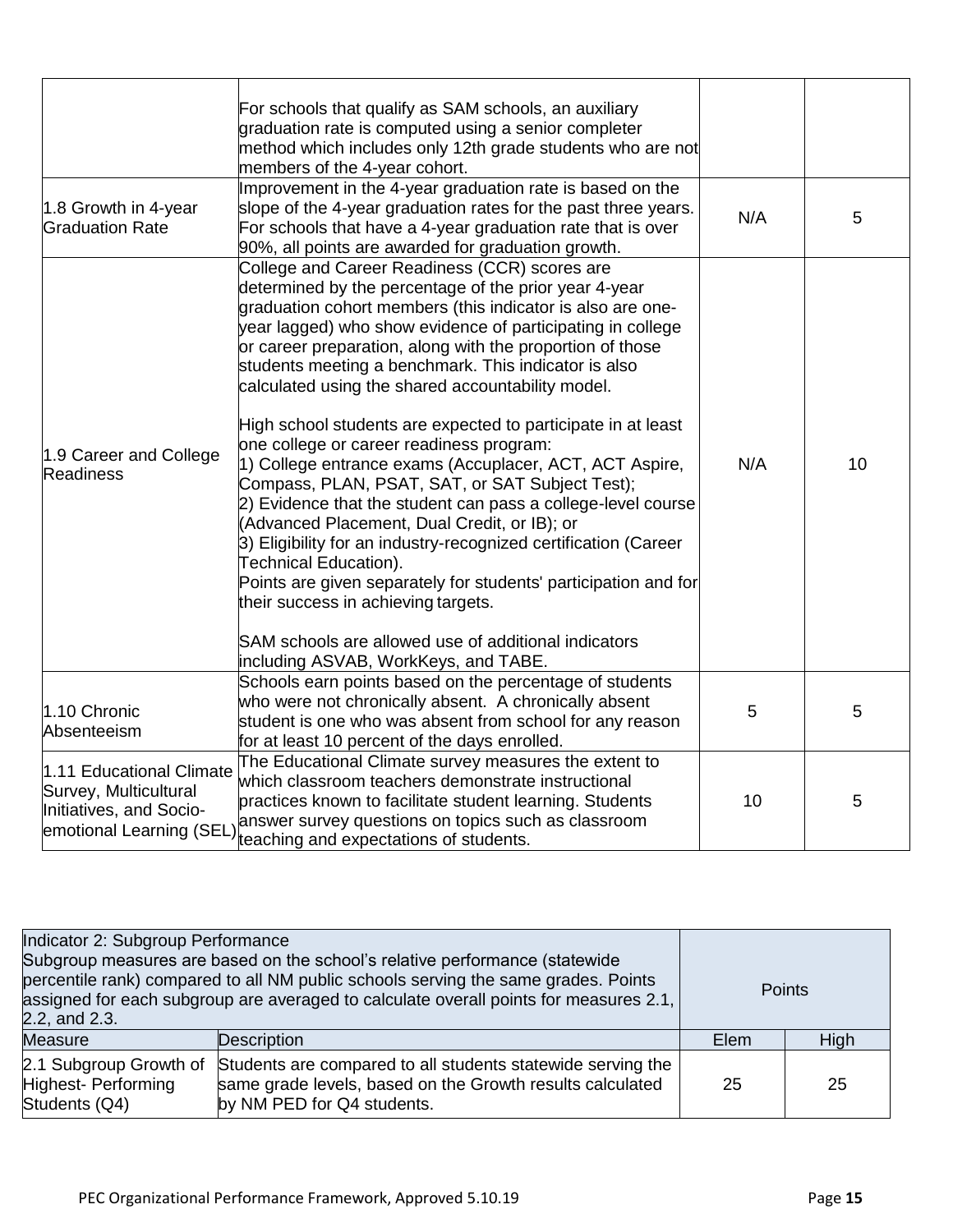| 2.2 Subgroup Growth of<br>Middle- Performing<br>Students (Q2/3) | Schools are compared to all students statewide serving the<br>same grade levels, based on the Growth results calculated<br>by NM PED for Q2/3 students.                       | 25 | 25 |
|-----------------------------------------------------------------|-------------------------------------------------------------------------------------------------------------------------------------------------------------------------------|----|----|
| 2.3 Subgroup Growth of<br>Lowest- Performing<br>Students (Q1)   | Schools are compared to all students statewide serving the<br>same grade levels, based on Growth results calculated by<br>NM PED for Q1 students.                             | 25 | 25 |
|                                                                 | Students are compared to all students statewide serving the<br>2.4 Subgroup Proficiency same grade levels, based on subgroup proficiency rates for<br>all eligible subgroups. | 25 | 25 |

| Indicator 3: School-Specific Goals<br>The performance framework allows for the inclusion of additional rigorous, valid and<br>reliable indicators (as determined by the PEC) proposed by a charter school to<br>augment external evaluations of its performance. (1978 NMSA§22-8B-9.1(C).) |                                                                                                                                                                                                                                                                                                                                                                                                                                                                                                                                                                                                                                                                                                                                                                                                                                                                                                                                                                                                                                                                                                                                                                                                                                                                                                                                                                                                                                                                                                                                                                                                                                    | Points |      |
|--------------------------------------------------------------------------------------------------------------------------------------------------------------------------------------------------------------------------------------------------------------------------------------------|------------------------------------------------------------------------------------------------------------------------------------------------------------------------------------------------------------------------------------------------------------------------------------------------------------------------------------------------------------------------------------------------------------------------------------------------------------------------------------------------------------------------------------------------------------------------------------------------------------------------------------------------------------------------------------------------------------------------------------------------------------------------------------------------------------------------------------------------------------------------------------------------------------------------------------------------------------------------------------------------------------------------------------------------------------------------------------------------------------------------------------------------------------------------------------------------------------------------------------------------------------------------------------------------------------------------------------------------------------------------------------------------------------------------------------------------------------------------------------------------------------------------------------------------------------------------------------------------------------------------------------|--------|------|
| <b>Measure</b>                                                                                                                                                                                                                                                                             | Description                                                                                                                                                                                                                                                                                                                                                                                                                                                                                                                                                                                                                                                                                                                                                                                                                                                                                                                                                                                                                                                                                                                                                                                                                                                                                                                                                                                                                                                                                                                                                                                                                        | Elem   | High |
| School identified Mission<br>Specific Goals, not to<br>exceed two goals.                                                                                                                                                                                                                   | Charter schools shall propose mission-specific goals that are<br>specific, measurable and rigorous, School-proposed goals are<br>subject to approval by the PEC and are incorporated into charter<br>contracts. Not more than two goals will be used.<br>The goals must appear on the NM Spotlight Dashboard to be<br>measurable as a SMART goal.<br>PEC guidance for setting school goals:<br>Use a SMART goal format (Specific, Measureable, Achievable,<br>Relevant, and Time-bound)<br>Include metrics and measures using the following criteria:<br>'Exceeds standards," "Meets standards," "Does not meet<br>standards," and "Falls far below standards."<br>Set goals that augment external evaluations of school performance<br>and do not duplicate existing framework measures.<br>Goals must be able to be documented and supported using<br>objective, verifiable evidence of results.<br>Mission specific goals must be distinct from ESSA indicators 1 and<br>If using additional assessments:<br>Proficiency and growth targets must be distinct and measured<br>separately.<br>Assessments need to be rigorous and reliable. The data will need<br>to be reported on the NM Spotlight Dashboard, in a format useable<br>by PED.<br>Additional assessments must be aligned to school mission.<br>Reading and math goals are already included within indicators 1<br>and 2.<br>If two goals are included, the score on this measure will be the<br>average of the two ratings. There are four rating categories:<br>$Exceeds = 100 pts$<br>Meets = $75$ pts<br>Does not meet $= 25$ pts<br>Falls far below $= 0$ pts | 100    | 100  |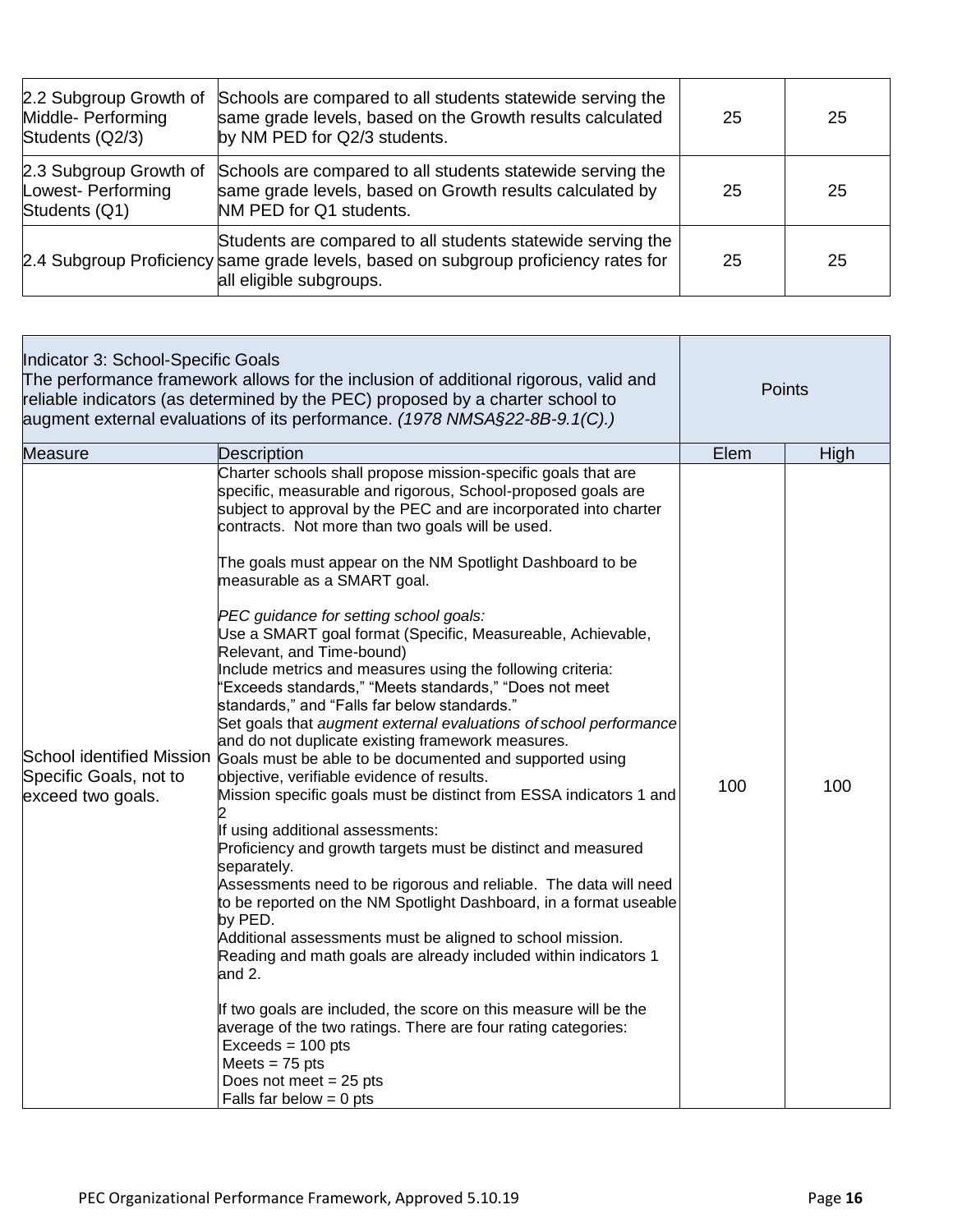## <span id="page-16-0"></span>**Mission Specific Goal(s) for New Mexico Connections Academy**

Goal: 80% or more of students in grades 4 through 8, enrolled on both the 40th and 120th day, will complete the grade level AND 70% of students in grades 9 through 12, enrolled on both the 40th and 120th day, will earn a minimum of 6 credits (or, if taking fewer than 6 credits, students will complete all credits in which they are enrolled).

| <b>Measure Rating</b><br>Category         | Description of Target for each Performance Level                                                                                                                                                                                                                                                                                                                        | <b>Points</b><br>Assigned |
|-------------------------------------------|-------------------------------------------------------------------------------------------------------------------------------------------------------------------------------------------------------------------------------------------------------------------------------------------------------------------------------------------------------------------------|---------------------------|
| <b>Exceeds Standard</b>                   | 90% or more of students in grades 4 through 8, enrolled on both<br>the 40th and 120th day, will complete the grade level AND 75% or<br>more of students in grades 9 through 12, enrolled on both the<br>40th and 120th day, will earn a minimum of 6 credits (or, if taking<br>fewer than 6 credits, students will complete all credits in which<br>they are enrolled). | 100                       |
| <b>Meets Standard</b>                     | 80-89% of students in grades 4 through 8, enrolled on both the<br>40th and 120th day, will complete the grade level AND 70-74% of<br>students in grades 9 through 12, enrolled on both the 40th and<br>120th day, will earn a minimum of 6 credits (or, if taking fewer<br>than 6 credits, students will complete all credits in which they are<br>enrolled).           | 75                        |
| Does Not Meet<br><b>Standard</b>          | 75-79% of students in grades 4 through 8, enrolled on both the<br>40th and 120th day, will complete the grade level AND 65-69% of<br>students in grades 9 through 12, enrolled on both the 40th and<br>120th day, will earn a minimum of 6 credits (or, if taking fewer<br>than 6 credits, students will complete all credits in which they are<br>enrolled).           | 25                        |
| <b>Falls Far Below</b><br><b>Standard</b> | Below 75% of students in grades 4 through 8, enrolled on both the<br>40th and 120th day, will complete the grade level AND less than<br>65% of students in grades 9 through 12, enrolled on both the 40th<br>and 120th day, will earn a minimum of 6 credits (or, if taking fewer<br>than 6 credits, students will complete all credits in which they are<br>enrolled). | $\Omega$                  |

**Three options for Performance Framework Ratings for 2018-2019:**

- **1. Use the current performance framework, retroactively (including mission goal)**
- **2. Use the performance framework from the 2018-2019 contract (without mission goal)**
- **3. Use the performance framework from the school's 2013-2018 contract (with four mission goals and three supplemental indicators)**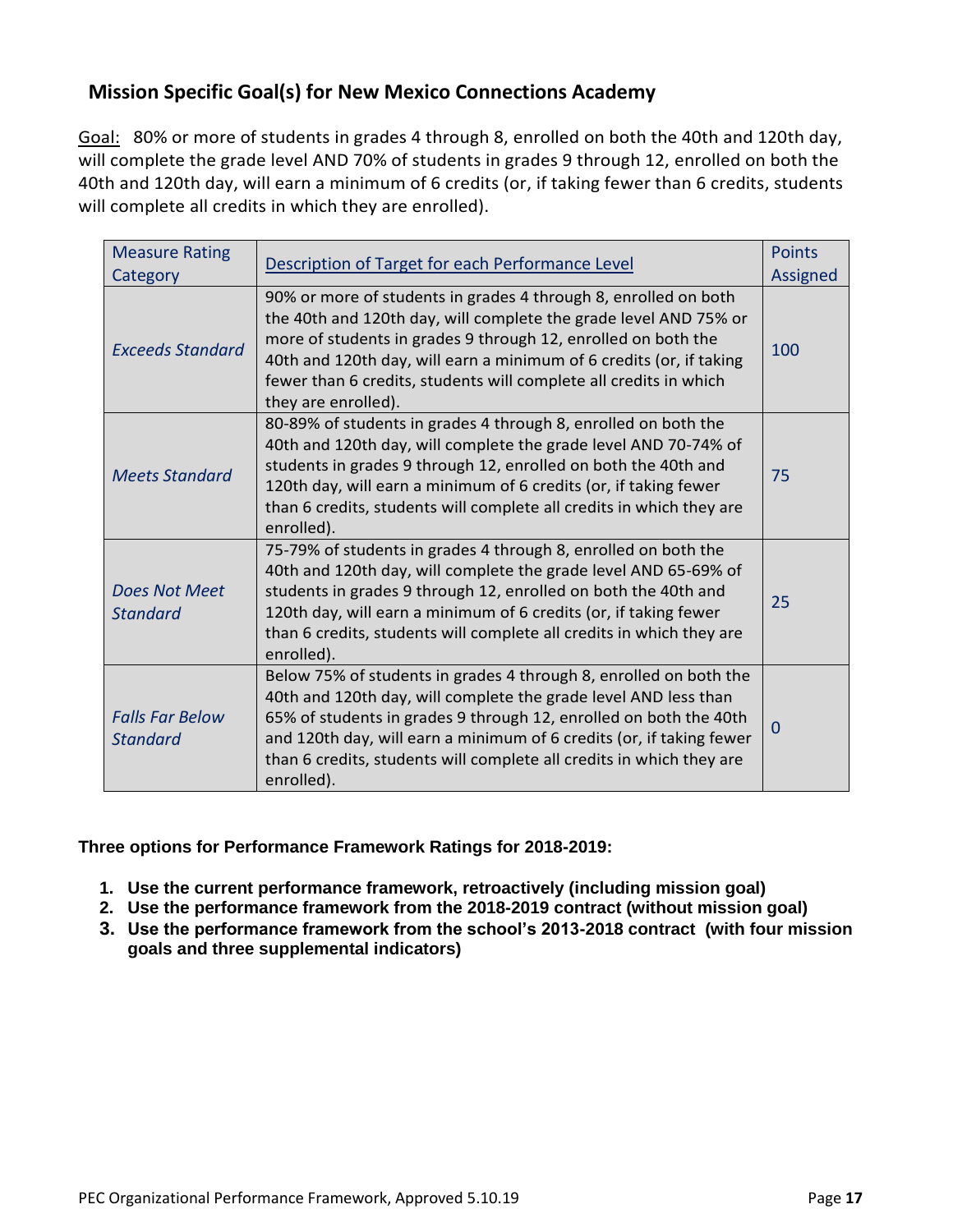## **Summary of Indicator Rating System and Assigned Points**

*Schools receive up to 100 points for each academic measure. The average weighted points across the framework are used to assign the overall rating (tier).*

| <b>Indicators</b><br><b>Description</b><br><b>Assigned Points</b>                                    |                                                                                                                                                                        |                                                                                                                                                                      |             | <b>Total</b><br><b>Weight?</b> |
|------------------------------------------------------------------------------------------------------|------------------------------------------------------------------------------------------------------------------------------------------------------------------------|----------------------------------------------------------------------------------------------------------------------------------------------------------------------|-------------|--------------------------------|
|                                                                                                      |                                                                                                                                                                        |                                                                                                                                                                      | <b>Elem</b> | <b>High</b>                    |
| Indicator 1:<br>Components<br>from NM<br>System of<br><b>School Support</b><br>and<br>Accountability | The PEC considers charter<br>school performance on each of<br>the components of the NM PED<br><b>ESSA Plan</b>                                                         | The school earns points equal to the<br>school's overall index score from the<br>New Mexico System of School<br>Support and Accountability.<br>$(1-100 \text{ pts})$ | 35%         | 37.5%                          |
| Indicator 2:<br>Subgroup<br>Performance                                                              | Subgroup measures are based<br>on the school's relative<br>performance (statewide<br>percentile rank) compared to all<br>NM public schools serving the<br>same grades. | Points assigned for each subgroup<br>are averaged to calculate overall<br>points for measures 2.1, 2.2, 2.3,<br>and 2.4. (1-100 points)                              | 30%         | 25%                            |
| Indicator 3<br><b>Mission</b><br><b>Specific Goals</b>                                               | Charter schools shall include<br>mission-specific goals that<br>are Specific, Measurable,<br>Achievable, Relevant and Time-<br>bound.                                  | Points are assigned based on<br>the average of the ratings (if<br>there are two goals) for the<br>goals listed in Indicator 3. (0-<br>100 points)                    | 35%         | 37.5%                          |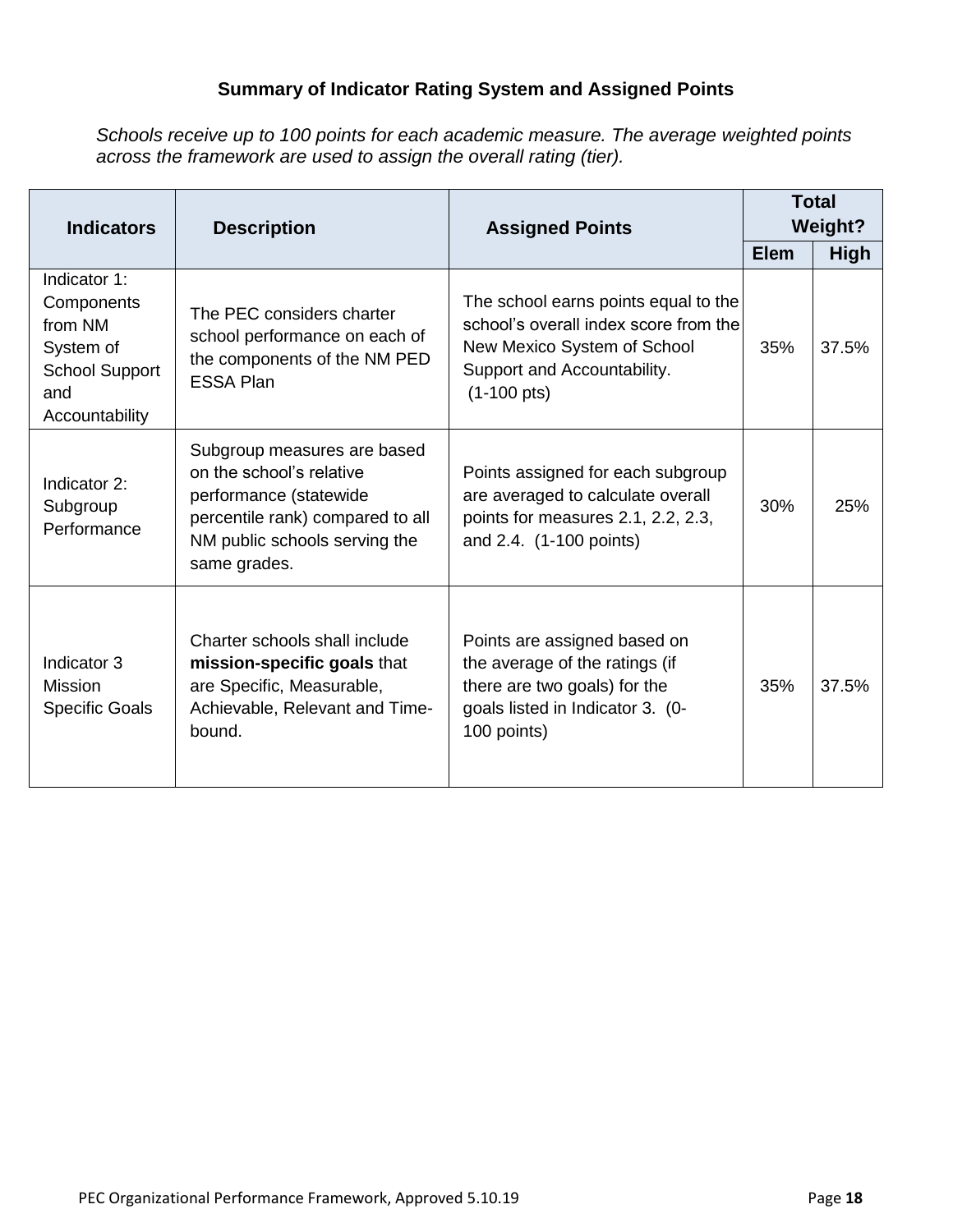*Based on performance across the academic indicators and measures, schools receive an overall academic tier rating that is used by the PEC in annual monitoring and renewal decisions.*

|         | • School is exceeding PEC academic performance framework expectations<br>and is on par with the highest-performing schools in the state.<br>• (Greater than or equal to 80 of the possible total weighted points) |
|---------|-------------------------------------------------------------------------------------------------------------------------------------------------------------------------------------------------------------------|
|         | • School is consistently meeting PEC academic performance<br>framework expectations.<br>• (Greater than or equal to 70 and less than 80 of possible total weighted points)                                        |
|         | • School is <b>not meeting</b> expectations for one or more of the<br>academic indicators. Possible intervention.<br>• (Greater than or equal to 55 and less than 70 of possible total weighted points)           |
| l ier i | • School is falling far below academic performance expectations.<br>Intervention; possible revocation.<br>$\bullet$ (Less than 55 of possible total weighted points)                                              |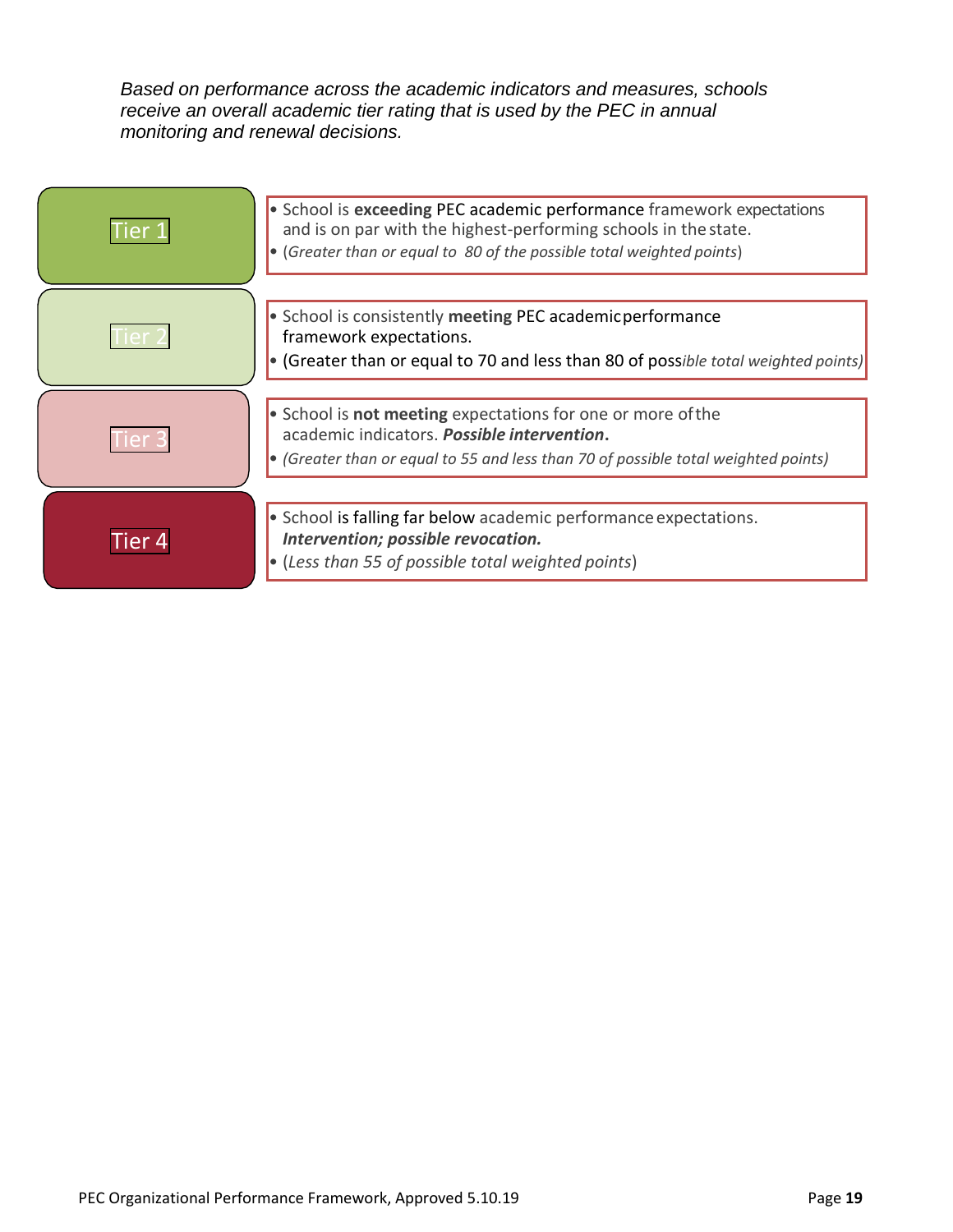## <span id="page-19-0"></span>**ORGANIZATIONAL PERFORMANCE FRAMEWORK**

The Organizational Framework primarily lists the responsibilities and duties that charter schools are required to meet through state and federal laws. It was developed pursuant to the New Mexico Charter Schools Act and includes indicators, criteria statements, and metrics related to schools' educational program, financial management, governing body performance, school environment, and employee and student policies, including compliance with all applicable laws, rules and terms of the charter contract (Section 22-8B-9.1A (4, 5, 9) NMSA 1978).

NACSA Principles & Standards (2012) states that,

"A Quality Authorizer implements an accountability system that effectively streamlines federal, state, and local…compliance requirements while protecting schools' legally entitled autonomy and minimizing schools' administrative and reporting burdens" (p. 16).

The organizational framework is the primary focus of the annual school visit process. The framework is structured into five categories of information. Each category has multiple *indicators* and each indicator includes one or more *criteria statements* that serve as the metric for evaluating organizational performance.

For each indicator a school receives one of three ratings: "Meets Standard," "Working to Meet Standard" and "Does Not Meet Standard" which are defined below. Indicator ratings are assigned based on evidence that the school is meeting the criteria statement(s).

#### *Meets Standard***:**

The school meets the standard if it satisfies each of the criteria statements described for the indicator OR if the authorizer currently has no evidence or information to indicate the school does not meet the criteria statements.

#### **Working to Meet Standard:**

There is evidence to indicate the school does not, or at some point in the school year did not, satisfy the criteria statements described for the indicator AND within 30 days after receiving a notification of non-compliance, the school submitted evidence to demonstrate immediate correction of any outstanding matters AND submitted a corrective action plan to prevent future occurrences of the same concern.

#### *Does Not Meet Standard:*

There is evidence to indicate the school does not, or at some point in the school year did not, meet the criteria statements described for the indicator and the school failed to submit evidence of correction and/or a corrective action plan within 30 days of notification OR the school failed to implement the corrective action plan OR the non-compliance is repeated from the prior evaluation.

Schools receive an overall organizational performance rating of either "Meets Standard" or "Does Not Meet Standard". If a school receives "Does Not Meet Standard" ratings for three more indicators, the school will receive an overall organizational framework rating of "Does Not Meet Standard". Fewer than three such ratings will result in an overall rating of "Meets Standard." In addition, if a school receives a "Does Not Meet Standard", on any indicator, CSD and PEC may conduct a closer review the following year on that indicator, and/or the PEC may require the school to submit a corrective action plan in order to specify actions and a timeline to correct the performance deficiency.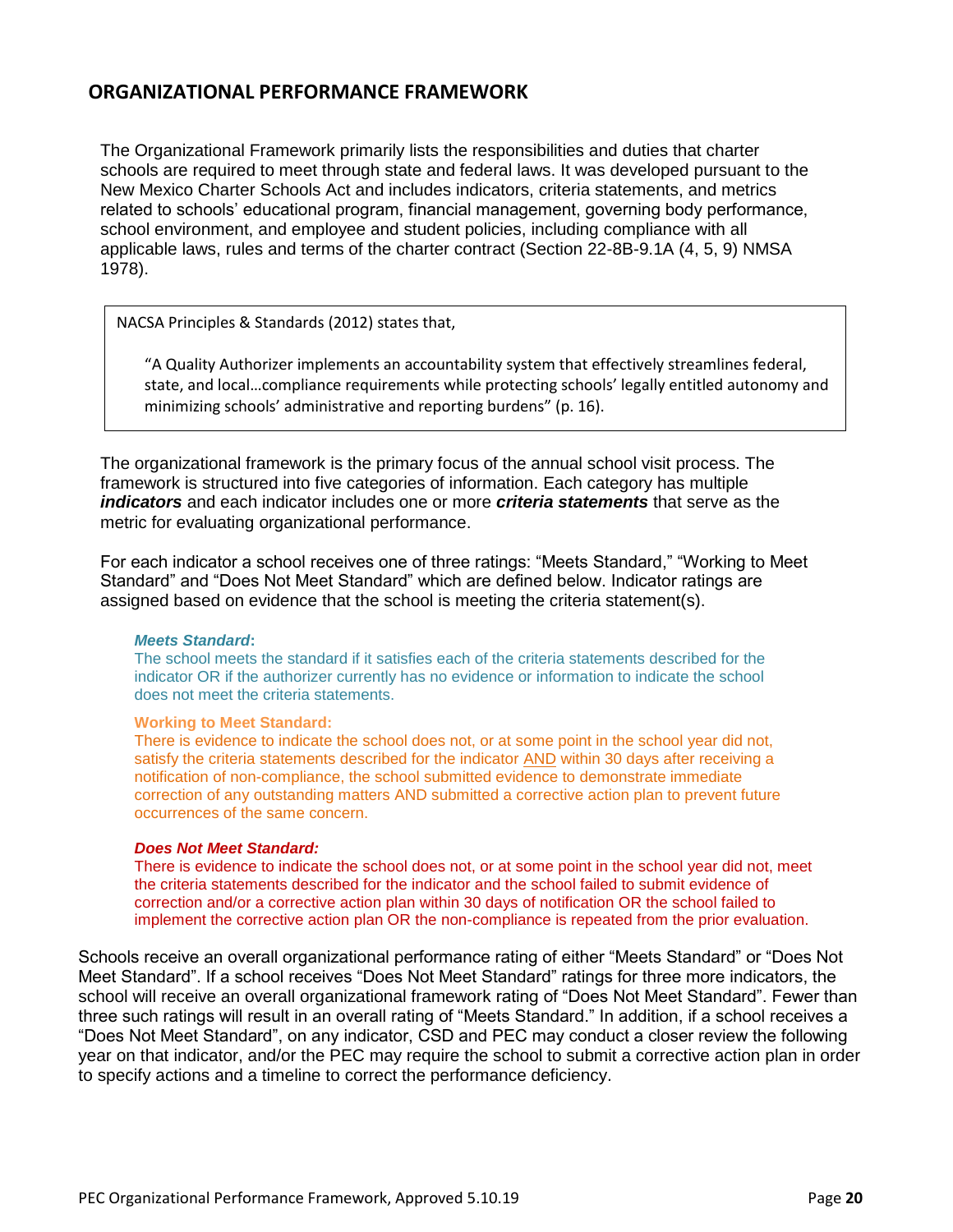| <b>Topics and</b><br><b>Indicators</b>                                                                                                             | Criteria Statements <sup>8</sup>                                                                                                                                                     | <b>Component</b><br>of Site Visit<br><b>Evaluation?</b> |
|----------------------------------------------------------------------------------------------------------------------------------------------------|--------------------------------------------------------------------------------------------------------------------------------------------------------------------------------------|---------------------------------------------------------|
|                                                                                                                                                    | 1. EDUCATIONAL PROGRAM REQUIRMENTS                                                                                                                                                   |                                                         |
| 1.a. Is the school<br>implementing the<br>material terms of<br>the approved<br>charter<br>application as<br>defined in the<br>Charter<br>Contract? | School's mission is being implemented. Article VIII. Section 8.01.(a)(ii)                                                                                                            | <b>YES</b>                                              |
|                                                                                                                                                    | The school has documentation/evidence that it is implementing its educational programs. Article VIII.<br>Section 8.01.(a)(iii)                                                       |                                                         |
|                                                                                                                                                    | The school has documentation that demonstrates that it is implementing its parent, teacher and student-<br>$\bullet$<br>focused terms. Article VIII. Section 8.01.(a)(iv), (v), (vi) |                                                         |
|                                                                                                                                                    | The school stays within its enrollment cap at all times and serves only the approved grade levels. Article<br>$\bullet$<br>VIII. Section 8.01.(a)(i) and (vii)                       |                                                         |
|                                                                                                                                                    | The school administers all required state assessments, including but not limited to: NMSA 22-2C-4(E)<br>$\bullet$                                                                    | <b>NO</b>                                               |
|                                                                                                                                                    | Grade level math and reading assessments                                                                                                                                             |                                                         |
|                                                                                                                                                    | Subject based end of course exams<br>٠                                                                                                                                               |                                                         |
|                                                                                                                                                    | Early childhood assessments<br>٠                                                                                                                                                     |                                                         |
|                                                                                                                                                    | English Learner screening and progress monitoring assessments<br>٠                                                                                                                   |                                                         |
| 1.b. Does the                                                                                                                                      | National performance assessments, when selected, and<br>٠                                                                                                                            |                                                         |
| school comply                                                                                                                                      | Language assessments for bi-lingual programs.<br>÷,                                                                                                                                  |                                                         |
| with state and<br>contractual<br>assessment                                                                                                        | The school administers all required contractual assessments (specified in contract/performance framework<br>$\bullet$<br>that are still applicable).                                 |                                                         |
| requirements?                                                                                                                                      | The school ensures assessment accommodations are properly administered to all eligible students.<br>$\bullet$                                                                        |                                                         |
|                                                                                                                                                    | The school complies with assessment training requirements: NMAC 6.10.7.8 and 9<br>$\bullet$                                                                                          |                                                         |
|                                                                                                                                                    | Has an identified District Test Coordinator (DTC)<br>٠                                                                                                                               |                                                         |
|                                                                                                                                                    | DTC attends all required trainings, and<br>٠                                                                                                                                         |                                                         |
|                                                                                                                                                    | DTC annually provides training for all district personnel involved in test administration, preparation, and<br>security.                                                             |                                                         |

 $\overline{a}$ 

<sup>&</sup>lt;sup>8</sup> Criteria statements noted in blue will be evaluated during the site visit. Criteria statements in green will be evaluated using information from PED bureaus, or otherwise available. Criteria statements in red will be evaluated using complaints. Criteria statements in black require the school to report data.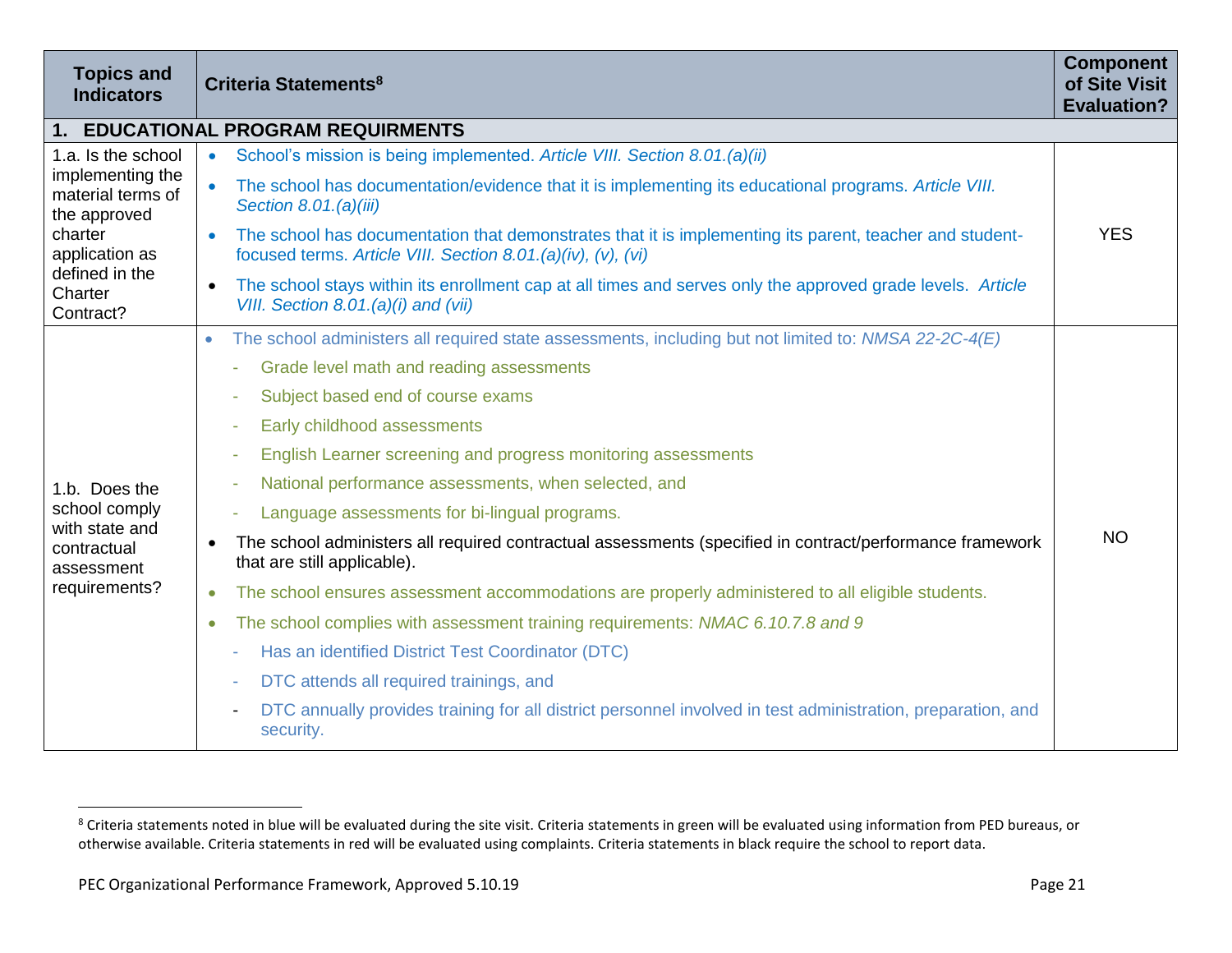| <b>Topics and</b><br><b>Indicators</b>                                                                                                                             | Criteria Statements <sup>8</sup>                                                                                                                                                                                                                                                          | <b>Component</b><br>of Site Visit<br><b>Evaluation?</b> |
|--------------------------------------------------------------------------------------------------------------------------------------------------------------------|-------------------------------------------------------------------------------------------------------------------------------------------------------------------------------------------------------------------------------------------------------------------------------------------|---------------------------------------------------------|
| 1.c. Is the school<br>protecting the<br>rights of students<br>with special<br>needs? (Note:<br>These provisions<br>include only<br>students with<br>disabilities.) | The school is in 100% compliance with the Special Education Bureau identified indicators. (34 CFR $\S$<br>$\bullet$<br>300.600 (a)(2) and Subsection F of 6.31.2.9 NMAC.)                                                                                                                 | <b>NO</b>                                               |
|                                                                                                                                                                    | The school has not been the subject of a due process hearing that resulted in a finding of noncompliance<br>$\bullet$<br>during the current school year.                                                                                                                                  |                                                         |
|                                                                                                                                                                    | The school has not been cited for noncompliance with applicable federal and state special education rules<br>$\bullet$<br>and regulations as the result of a state-level parental complaint during the current school year.                                                               |                                                         |
|                                                                                                                                                                    | The school is in compliance with all terms of any corrective action plan that resulted from a state-level<br>$\bullet$<br>complaint.                                                                                                                                                      |                                                         |
|                                                                                                                                                                    | The school has received no OCR complaints determined to be valid and demonstrate a students' rights<br>$\bullet$<br>were violated. (NMSA 22-8B-4)                                                                                                                                         |                                                         |
| 1.d. Is the school<br>protecting the<br>rights of English<br>Learner<br>students?                                                                                  | The school has no complaints that have been evaluated and found to be valid complaints that indicate an<br>$\bullet$<br>EL student's or families' rights have been violated. (NMSA 22-8B-4 (A))                                                                                           | <b>NO</b>                                               |
|                                                                                                                                                                    | The school does not have a major discrepancy (>5%) between ELs identified and assessed as monitored<br>by the Language and Culture Bureau, or is able to provide appropriate documentation and explanation for<br>such a discrepancy.                                                     |                                                         |
|                                                                                                                                                                    | All EL students must be provided services as evidenced by STARS data reporting for services coded as<br>$\bullet$<br>1062 (ESL) or 1063 (ELA/ELD), or must by coded as a parent refusal and have documentation to support<br>the refusal as monitored by the Language and Culture Bureau. |                                                         |
|                                                                                                                                                                    | The school has received no OCR complaints determined to be valid that demonstrate a students' rights<br>$\bullet$<br>were violated. (NMSA 22-8B-4)                                                                                                                                        |                                                         |
| 1.e. Does the<br>school comply<br>with federal and                                                                                                                 | Annually the school meets program requirements for all PED and federal grant programs it implements.<br>$\bullet$<br>(e.g., Perkins, K-3 plus, truancy coaches, 4RFuture, Title funding, etc.)                                                                                            | <b>NO</b>                                               |
| state grant<br>program<br>requirements?                                                                                                                            | The school is responsive to findings of non-compliance in accordance with deadlines.<br>$\bullet$                                                                                                                                                                                         |                                                         |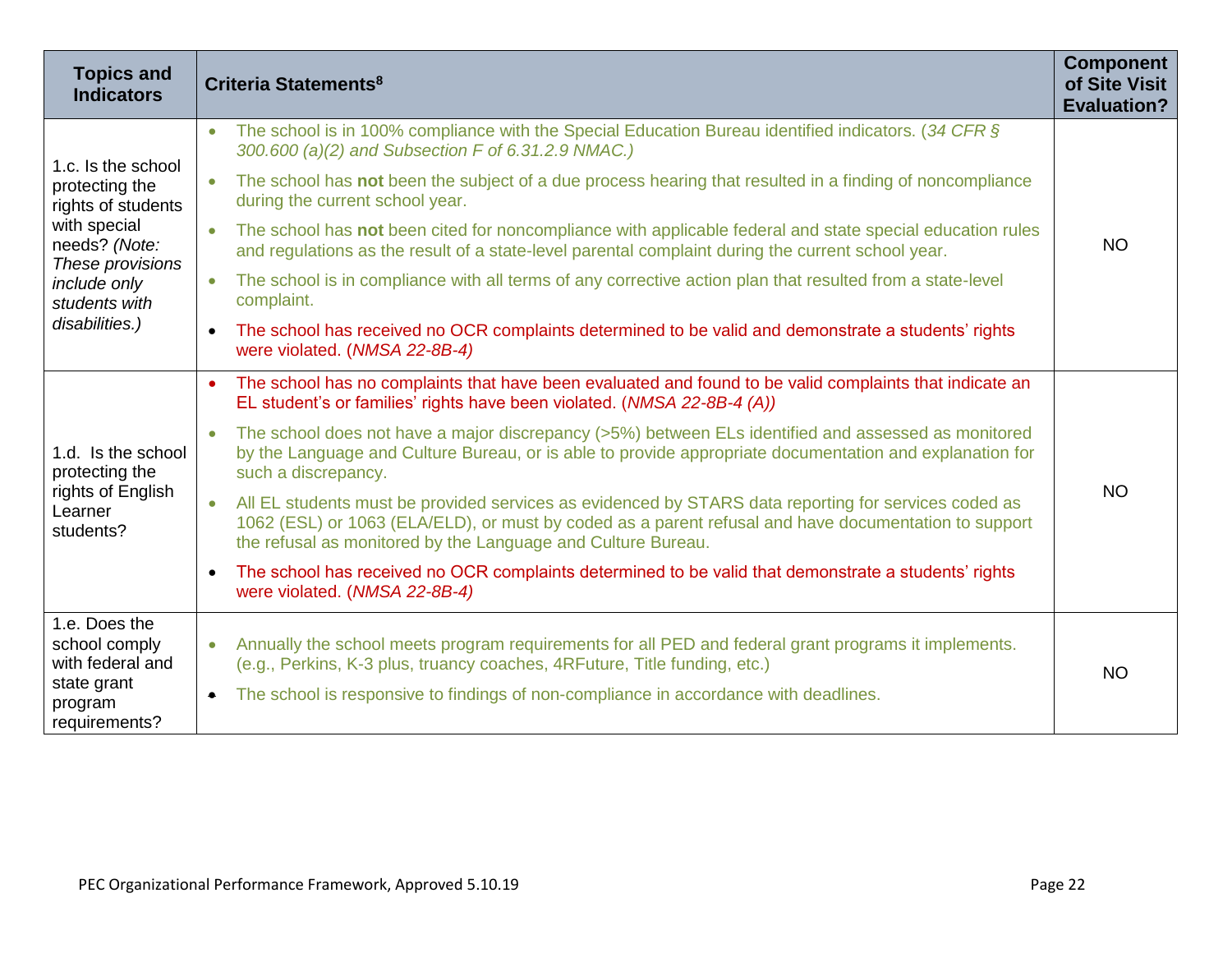| <b>Topics and</b><br><b>Indicators</b>                                                                        | Criteria Statements <sup>8</sup>                                                                                                                                                                                                                                                                                            | <b>Component</b><br>of Site Visit<br><b>Evaluation?</b> |
|---------------------------------------------------------------------------------------------------------------|-----------------------------------------------------------------------------------------------------------------------------------------------------------------------------------------------------------------------------------------------------------------------------------------------------------------------------|---------------------------------------------------------|
| 1.f. Does the<br>school implement<br>an Educational<br><b>Plan for Student</b><br><b>Success</b><br>(NMDASH)? | The school has an active core team engaged in the DASH process.<br>$\bullet$                                                                                                                                                                                                                                                |                                                         |
|                                                                                                               | The school is implementing their annual and 90-day plans, as evaluated through reviewing evidence and<br>$\bullet$<br>school/adult actions during the site visit.                                                                                                                                                           | <b>YES</b>                                              |
|                                                                                                               | Only applicable for schools rated as Tier 3 or Tier 4 on the Academic Performance Framework evaluation or<br>meeting criteria to be identified as TSI, CSI, or MRI or schools that are required to implement an NMDASH<br>plan by a PEC Corrective Action Plan.                                                             |                                                         |
|                                                                                                               | <b>2. FINANCIAL MANAGEMENT AND OVERSIGHT</b>                                                                                                                                                                                                                                                                                |                                                         |
|                                                                                                               | The school submits all budget request documents and budget approval documents to the PED according<br>$\bullet$<br>to PED's established deadlines. (NMSA 22-8-6.1 and 10.)                                                                                                                                                  |                                                         |
| 2.a. Is the school<br>meeting financial<br>reporting and<br>compliance<br>requirements?                       | The school submits quarterly (or monthly) reports according to PEDs established deadlines and without<br>frequent, repeated errors. All required reports are posted to the school's website. (NMSA 22-8-6.1 and 10)                                                                                                         | <b>NO</b>                                               |
|                                                                                                               | The school submits an Audit CAP to the PED Audit Bureau within 30 days of the release of the audit. The<br>school responds to all requests by the PED Audit Bureau regarding the CAP in accordance with deadlines.                                                                                                          |                                                         |
|                                                                                                               | The school, if subject to a T&E audit, has no more than a .06 difference in reported and audited T&E.<br>$\bullet$                                                                                                                                                                                                          |                                                         |
| 2.b. Is the school<br>following                                                                               | The school received an unmodified audit opinion for the last audit.<br>$\bullet$                                                                                                                                                                                                                                            |                                                         |
| Generally<br>Accepted<br>Accounting<br>Principles?                                                            | The school's last audit opinion is devoid of significant findings, material weaknesses, significant internal<br>$\bullet$<br>control weaknesses, or findings related to waste, fraud, or abuse.                                                                                                                             | <b>NO</b>                                               |
| 2.c. Is the school                                                                                            | The school's last audit is devoid of any multi-year repeat findings.<br>$\bullet$                                                                                                                                                                                                                                           |                                                         |
| responsive to<br>audit findings?                                                                              | School implements Audit CAP as submitted, as evaluated through reviewing evidence and school/adult<br>$\bullet$<br>actions during the site visit.                                                                                                                                                                           | <b>YES</b>                                              |
| 2.d. Is the school<br>managing grant<br>funds<br>responsibly?                                                 | The school submits, at a minimum, RfRs to the PED on a monthly basis.<br>$\bullet$<br>The school expends at least 99% of grant funds for all accounts without reversion and submits<br>$\bullet$<br>expenditures that are allowable with at least 90% aligned to the specific categories in the grant application<br>budget | <b>NO</b>                                               |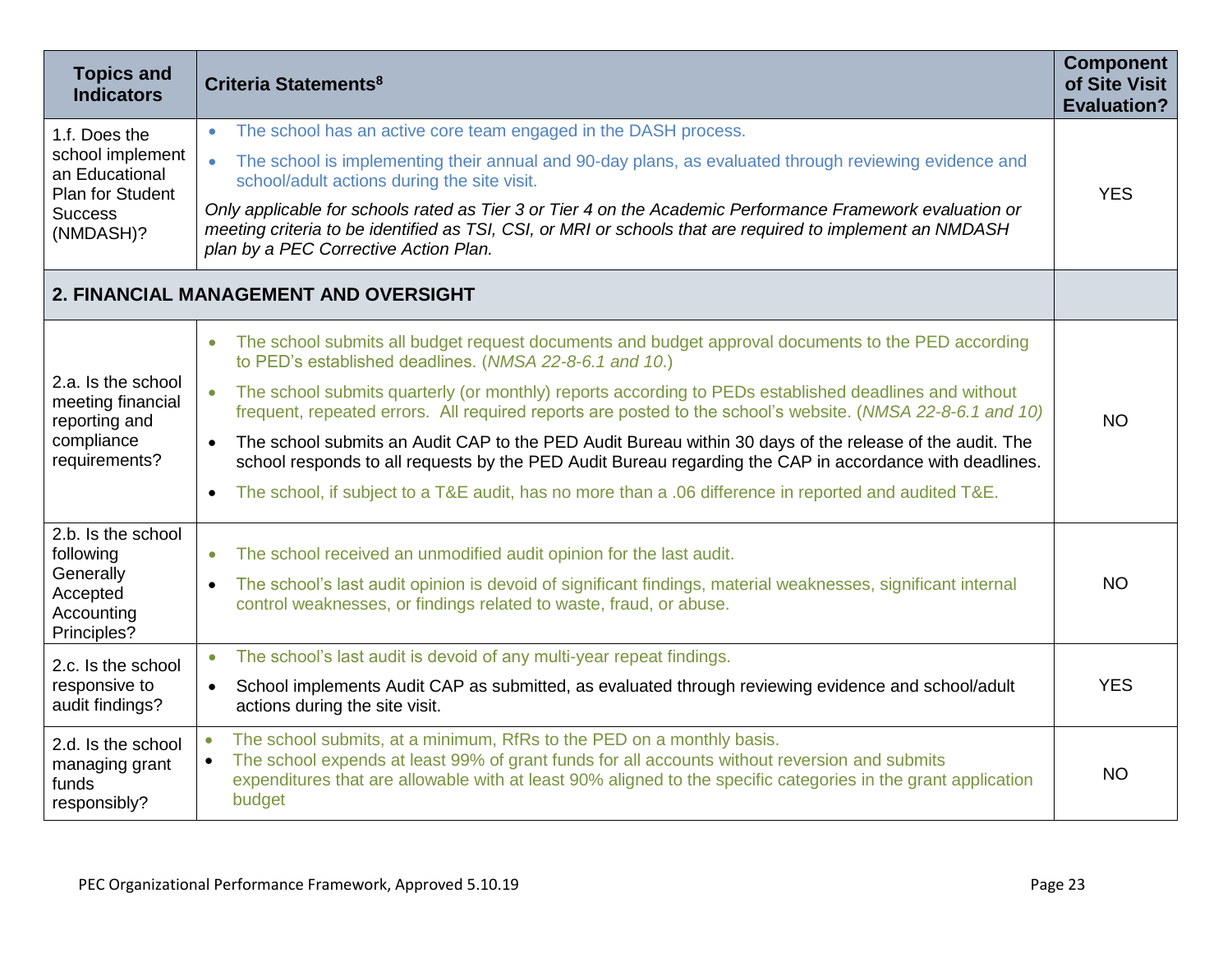| <b>Topics and</b><br><b>Indicators</b>                                                                     | Criteria Statements <sup>8</sup>                                                                                                                                                                                                                                                                                                                                                                   | <b>Component</b><br>of Site Visit<br><b>Evaluation?</b> |
|------------------------------------------------------------------------------------------------------------|----------------------------------------------------------------------------------------------------------------------------------------------------------------------------------------------------------------------------------------------------------------------------------------------------------------------------------------------------------------------------------------------------|---------------------------------------------------------|
| 2.e. Is the school<br>adequately<br>staffed to ensure<br>proper fiscal<br>management?                      | The school has a licensed business manager at all times during the school year; and demonstrates<br>stability in this position (no more than 1 change within a year).                                                                                                                                                                                                                              |                                                         |
|                                                                                                            | The school has a certified State Procurement Officer and all changes are reported to the State Purchasing<br>$\bullet$<br>Agent in accordance with deadlines. (NMSA 13-1-95.2)                                                                                                                                                                                                                     | <b>NO</b>                                               |
|                                                                                                            | The governing council's audit committee and finance subcommittee are properly constituted and meet as<br>$\bullet$<br>required. (NMSA 22-8-12.3)                                                                                                                                                                                                                                                   |                                                         |
| 2.f. Is the school<br>meeting their<br>obligations timely<br>and with<br>appropriate<br>internal controls? | Bills, invoices, or other liabilities are paid in a timely fashion and the accounts payable transaction cycle<br>meets standards for internal controls                                                                                                                                                                                                                                             |                                                         |
|                                                                                                            | <b>3. GOVERNANCE AND REPORTING</b>                                                                                                                                                                                                                                                                                                                                                                 |                                                         |
|                                                                                                            | The governing body meets membership requirements: NMSA 22-8B-4; PEC policy<br>$\bullet$<br>Maintains at least 5 members<br>$\circ$<br>Complies with governance change policy<br>$\circ$<br>Notifies PEC of board membership changes within 30 days, with complete documentation, and<br>$\circ$<br>Fills all vacancies within 45 days, or 75 days, if extension is requested by school.<br>$\circ$ |                                                         |
|                                                                                                            | All members of the governing body complete all training requirements in accordance with established<br>deadlines. (NMAC 6.80.5.8 and 9)                                                                                                                                                                                                                                                            |                                                         |
| 3.a. Is the school                                                                                         | The school's governing council independently oversees the school's finances according to law<br>$\bullet$                                                                                                                                                                                                                                                                                          |                                                         |
| complying with<br>governance<br>requirements?                                                              | Governing council policies and procedures, minutes or other documents ensure that required financial<br>$\bullet$<br>reports are being presented to the governing council on a monthly basis                                                                                                                                                                                                       | <b>NO</b>                                               |
|                                                                                                            | The governing council demonstrates in board meetings that it is analyzing the financial position of the<br>$\bullet$<br>school                                                                                                                                                                                                                                                                     |                                                         |
|                                                                                                            | The charter school maintains a Board of Finance or has the capabilities to have a Board of Finance, and<br>$\bullet$<br>maintained the Board of Finance during the contract term                                                                                                                                                                                                                   |                                                         |
|                                                                                                            | The governing body has not received any OMA complaints (by the AG's office) that were evaluated and<br>$\bullet$<br>found to be verified complaints of OMA violations. (NMSA 10-15-1 and 3)                                                                                                                                                                                                        |                                                         |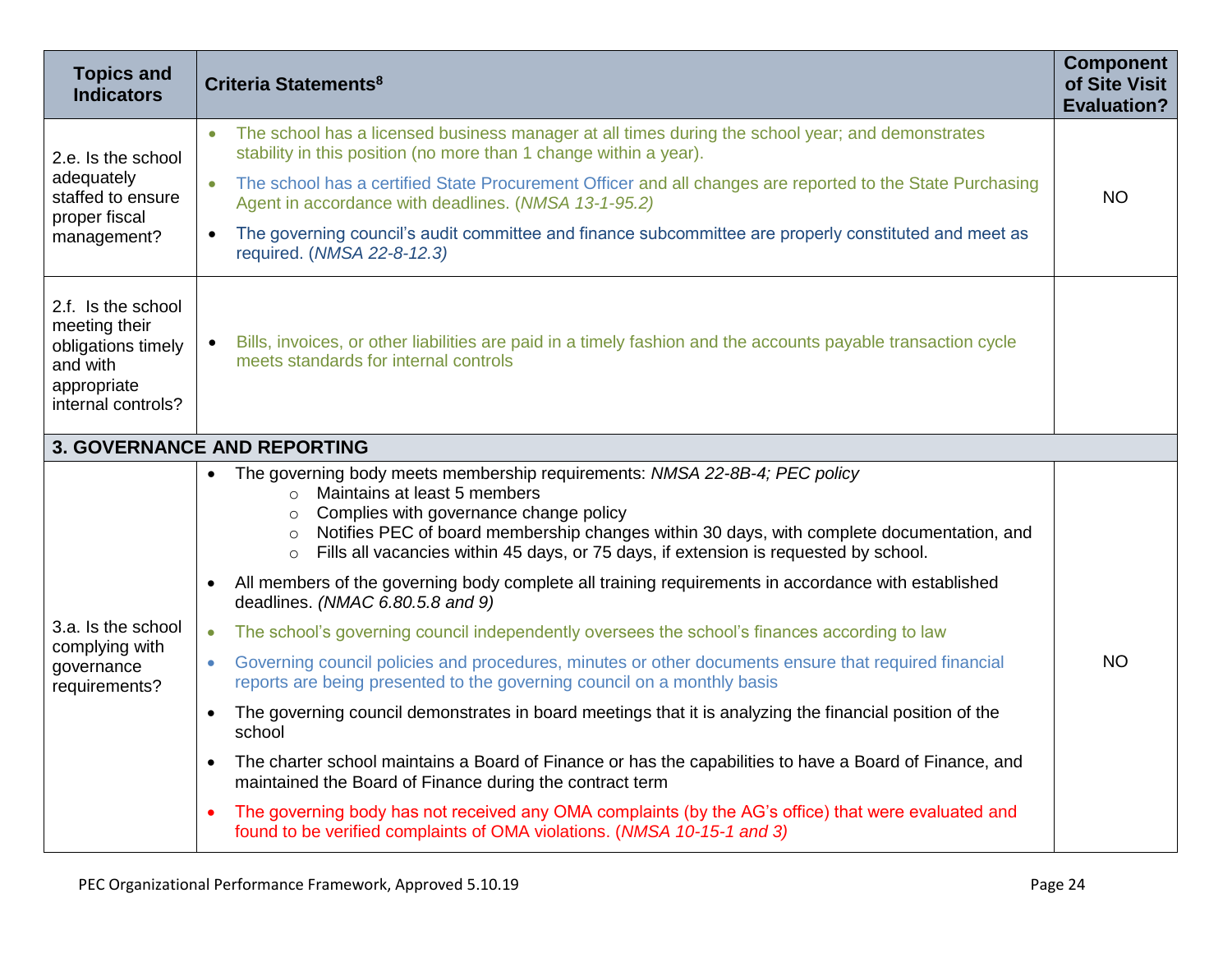| <b>Topics and</b><br><b>Indicators</b>                                                                          | Criteria Statements <sup>8</sup>                                                                                                                                                                                                                                                                                                                   | <b>Component</b><br>of Site Visit<br><b>Evaluation?</b> |
|-----------------------------------------------------------------------------------------------------------------|----------------------------------------------------------------------------------------------------------------------------------------------------------------------------------------------------------------------------------------------------------------------------------------------------------------------------------------------------|---------------------------------------------------------|
| 3.b. Is the school<br>complying with<br>nepotism and<br>conflict of interest<br>requirements?                   | The school is free of nepotism concerns regarding the governing board and demonstrates compliance with<br>nepotism statute and the school's own nepotism policy, as verified through file reviews on the site visit or<br>when otherwise necessary.                                                                                                |                                                         |
|                                                                                                                 | The school is free of conflict of interest concerns and demonstrates compliance with conflict of interest<br>$\bullet$<br>statute and the school's own conflict of interest policy, as verified through site visit file reviews or when<br>otherwise necessary.                                                                                    | <b>YES</b>                                              |
| 3.c. Is the school<br>meeting reporting<br>requirements?                                                        | The school complies with reporting deadlines from the PED, PEC, and other state agencies.                                                                                                                                                                                                                                                          | <b>NO</b>                                               |
| <b>4. STUDENTS AND EMPLOYEES</b>                                                                                |                                                                                                                                                                                                                                                                                                                                                    |                                                         |
| 4.a. Is the school<br>protecting the<br>rights of all<br>students?                                              | The school has received no complaints determined to be valid that demonstrate the school's lottery,<br>admission, and enrollment practices are unfair, discriminatory, or legally non-compliant and a review of<br>lottery, admission, and enrollment policies demonstrates compliance with legal requirements. (Contract<br>Section 8.03 (a)-(e)) |                                                         |
|                                                                                                                 | The school has received no complaints determined to be valid that demonstrate the school's discipline<br>$\bullet$<br>hearings and practices are not conducted in accordance with law and due process. (NMAC 6.11.2. 1, et<br>seq.)                                                                                                                |                                                         |
|                                                                                                                 | The school has received no complaints determined to be valid that demonstrate the school fails to respect<br>$\bullet$<br>students' privacy, civil rights, and constitutional rights, including the First Amendment protections and the<br>Establishment Clause restrictions prohibiting schools from engaging in religious instruction.           | <b>NO</b>                                               |
|                                                                                                                 | The school has received no complaints determined to be valid that demonstrate the school fails to comply<br>with the requirements of the McKinney Vento Act and protects the rights of students in the foster care<br>system.                                                                                                                      |                                                         |
|                                                                                                                 | The PED has no information to indicate that the school does not have a board-approved complaint policy<br>$\bullet$<br>and dispute resolution process per 6.10.3D NMAC                                                                                                                                                                             |                                                         |
| 4.b. Does the<br>school meet<br>attendance,<br>retention, and<br>recurrent<br>enrollment goals<br>for students? | The school meets the 95% average daily attendance goal, or is able to demonstrate successful efforts to<br>$\bullet$<br>improve attendance among student body.                                                                                                                                                                                     |                                                         |
|                                                                                                                 | The school maintains at least 80% retention of enrolled students from date of enrollment until the end of<br>$\bullet$<br>the school year, or students who leave prior to the end of the year are classified as graduates, completers,<br>or have earned their GEDs.                                                                               | <b>YES</b>                                              |
|                                                                                                                 | The school retains at least 70% of students eligible to reenroll between school years.<br>$\bullet$                                                                                                                                                                                                                                                |                                                         |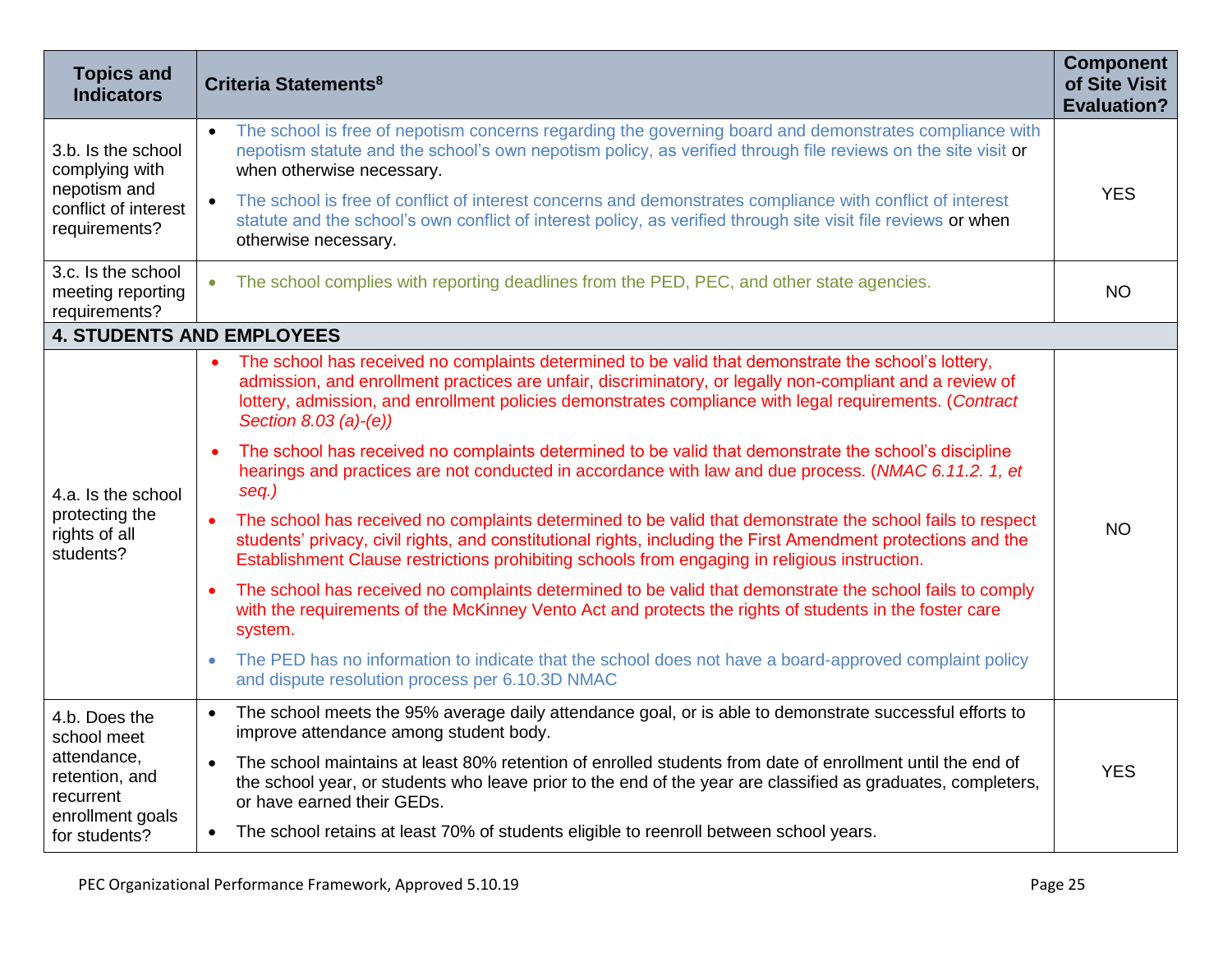| <b>Topics and</b><br><b>Indicators</b>                                                     | Criteria Statements <sup>8</sup>                                                                                                                                                                                | <b>Component</b><br>of Site Visit<br><b>Evaluation?</b> |
|--------------------------------------------------------------------------------------------|-----------------------------------------------------------------------------------------------------------------------------------------------------------------------------------------------------------------|---------------------------------------------------------|
| 4.c. Is the school<br>meeting teacher<br>and other staff<br>credentialing<br>requirements? | All employees of the school are appropriately licensed as required by law. (NMSA 22-10A-3)<br>$\bullet$                                                                                                         |                                                         |
|                                                                                            | All employees hold licensure or have submitted a licensure application within 30 days of beginning<br>employment with the school                                                                                |                                                         |
|                                                                                            | The school employs a licensed administrator at all times                                                                                                                                                        | <b>YES</b>                                              |
|                                                                                            | The school does not have any licensure discrepancies that are repeated from the one reporting period<br>$\overline{\phantom{a}}$<br>to any subsequent reporting period.                                         |                                                         |
|                                                                                            | Discrepancies from the first reporting period are cleared by submitting all required licensure waivers<br>$\overline{\phantom{a}}$<br>within first 40 days of school year, or from the beginning of employment. |                                                         |
|                                                                                            | School meets the requirements of all licensure waiver plans and alternative licensure plan requirements.<br>$\bullet$<br>(NMSA 22-10A-14)                                                                       |                                                         |
|                                                                                            | The school has not employed, with pay, any teacher without licensure beyond 90 days. (NMSA 22-10A-3)<br>$\bullet$                                                                                               |                                                         |
|                                                                                            | The school accurately reports all staff to the PED, as verified through site visit reviews.<br>$\bullet$                                                                                                        |                                                         |
|                                                                                            | The school completes and submits all NMTEACH evaluations and observations annually in accordance<br>with deadlines.                                                                                             |                                                         |
|                                                                                            | Teacher attendance data is submitted in accordance with deadlines.                                                                                                                                              |                                                         |
|                                                                                            | Teacher observations are completed by a NMTEACH certified administrator in accordance with<br>deadlines.                                                                                                        |                                                         |
|                                                                                            | Accuroster data is verified in accordance with deadlines to ensure appropriate student data is reported.                                                                                                        |                                                         |
| 4.d. Is the school<br>respecting<br>employee rights?                                       | Teachers are provided comprehensive NMTEACH report and reports are maintained in personnel files.<br>$\bullet$<br>Signed NMTEACH reports (all pages) are available in staff files from the prior year.          | <b>YES</b>                                              |
|                                                                                            | The school maintains teacher contracts in all staff files. (NMSA 22-10A-21)<br>$\bullet$                                                                                                                        |                                                         |
|                                                                                            | The school complies with the minimum teacher salaries. (NMSA 22-10A-7, 10, 11)<br>$\bullet$                                                                                                                     |                                                         |
|                                                                                            | The school does not have any verified complaints regarding violations of teacher rights under the school<br>$\bullet$<br>personnel act, FMLA, ADA, etc. (NMSA 22-10A-1 et seq.)                                 |                                                         |
|                                                                                            | The school does not have any verified complaints regarding lack of adequate mentorship for novice<br>$\bullet$<br>teachers.                                                                                     |                                                         |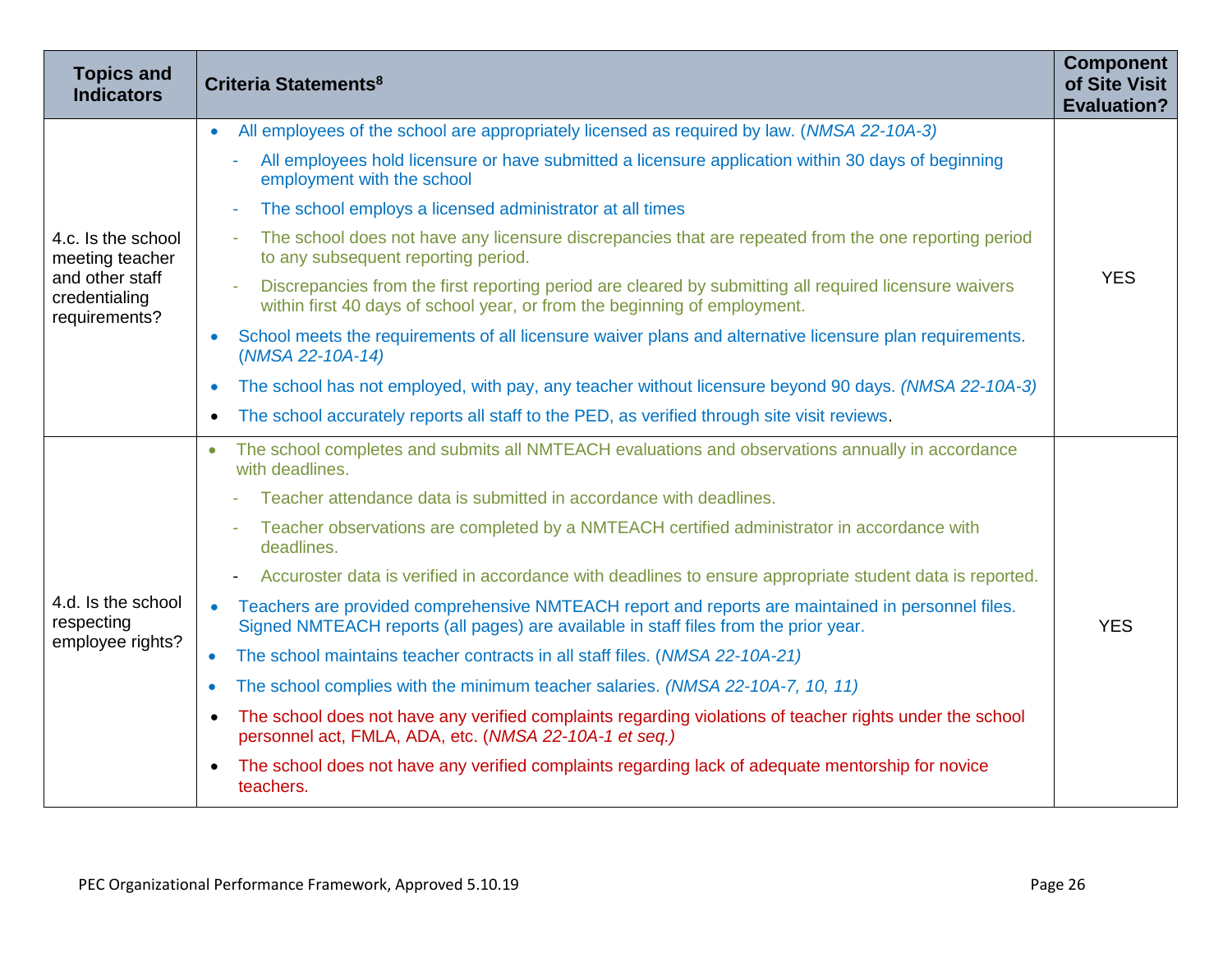| <b>Topics and</b><br><b>Indicators</b>                                                                       | Criteria Statements <sup>8</sup>                                                                                                                                                                                                                           | <b>Component</b><br>of Site Visit<br><b>Evaluation?</b> |
|--------------------------------------------------------------------------------------------------------------|------------------------------------------------------------------------------------------------------------------------------------------------------------------------------------------------------------------------------------------------------------|---------------------------------------------------------|
| 4.e. Is the school<br>completing<br>required<br>background<br>checks and<br>reporting ethical<br>violations? | The school maintains legally compliant background checks in all staff files including evidence of<br>$\bullet$<br>background checks for substitutes, all contracted service providers, and anyone with unsupervised access<br>to students. (NMSA 22-10A-5) | <b>YES</b>                                              |
|                                                                                                              | The school reports incidents of violations of teacher/licensed staff ethical rules or criminal<br>convictions to the PED pursuant to the School Personnel Act. (NMAC 6.60.8.8 and NMSA 22-<br>$10A-5)$                                                     |                                                         |
| 5. SCHOOL ENVIRONMENT                                                                                        |                                                                                                                                                                                                                                                            |                                                         |
|                                                                                                              | The school meets PSFA occupancy, NMCI and ownership requirements. (NMSA 22-8B-4.)<br>$\bullet$                                                                                                                                                             |                                                         |
|                                                                                                              | The school has an e-occupancy certificate.<br>$\bullet$                                                                                                                                                                                                    | <b>YES</b>                                              |
|                                                                                                              | The school has PSFA letter verifying condition index.<br>$\bullet$                                                                                                                                                                                         |                                                         |
|                                                                                                              | The school is in a building that is:<br>$\bullet$                                                                                                                                                                                                          |                                                         |
|                                                                                                              | A publicly owned building                                                                                                                                                                                                                                  |                                                         |
|                                                                                                              | Is leased to the school by a foundation formed for the purpose of providing a facility to the school, the<br>foundation maintains the building at no cost to the school                                                                                    |                                                         |
| 5.a. Is the school<br>complying with<br>facilities                                                           | Is leased by a private owner and there is no acceptable public facility available, the owner maintains the<br>building at no cost to the school.                                                                                                           |                                                         |
| requirements?                                                                                                | The school notifies the PEC prior to any change in facilities.<br>$\bullet$                                                                                                                                                                                |                                                         |
|                                                                                                              | There are no verified complaints that demonstrate buildings, grounds or facilities do not provide a safe and<br>orderly environment for public use. (Subsection P of 6.29.1.9 NMAC)                                                                        |                                                         |
|                                                                                                              | safe, healthy, orderly, clean and in good repair                                                                                                                                                                                                           |                                                         |
|                                                                                                              | in compliance with the Americans with Disabilities Act-Part III and state fire marshal regulations,<br>Sections 59A-52-1 through 59A-52-25 NMSA 1978                                                                                                       |                                                         |
|                                                                                                              | Written records of pesticide applications will be kept for three years at each school site and be<br>$\overline{\phantom{a}}$<br>available upon request to parents, guardians, students, teachers and staff.                                               |                                                         |
| 5.b. Is the school<br>complying with<br>transportation<br>requirements?                                      | If the school owns a school bus or otherwise provides student transportation, the school complies with<br>$\bullet$<br>applicable statutes, regulations, or policies related to providing transportation.                                                  | <b>NO</b>                                               |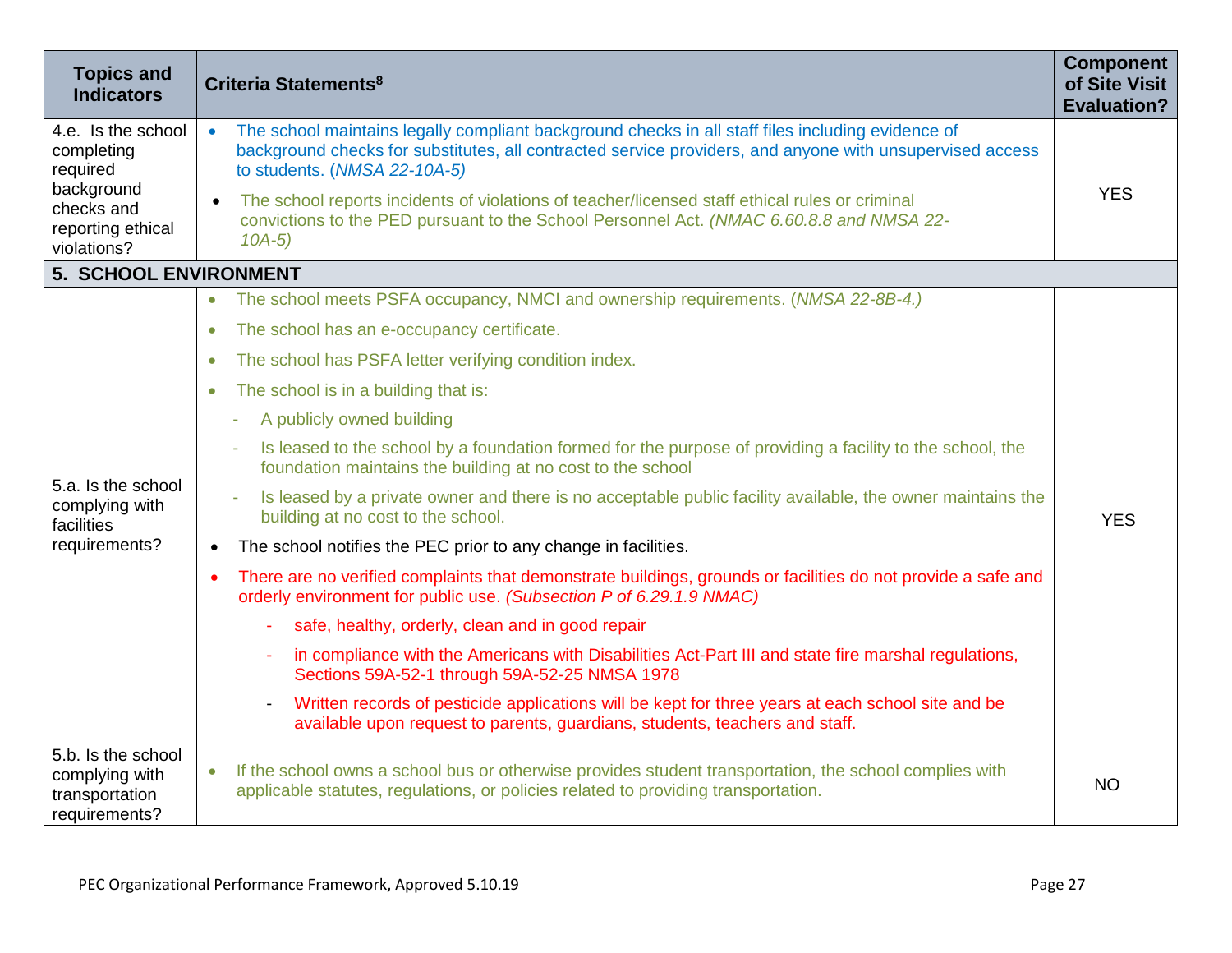| <b>Topics and</b><br><b>Indicators</b>                                     | Criteria Statements <sup>8</sup>                                                                                                                                                                                                                           | <b>Component</b><br>of Site Visit<br><b>Evaluation?</b> |
|----------------------------------------------------------------------------|------------------------------------------------------------------------------------------------------------------------------------------------------------------------------------------------------------------------------------------------------------|---------------------------------------------------------|
|                                                                            | The school conducts all required emergency drills and practiced evacuations. (NMSA 22-13-14 and<br>NMAC6.29.1.9(O))                                                                                                                                        |                                                         |
|                                                                            | at least once per week during the first four weeks of the school year, and at least once per month<br>during the remainder of the school year;                                                                                                             |                                                         |
|                                                                            | two of these drills shall be shelter-in-place drills;<br>$\sim$                                                                                                                                                                                            |                                                         |
|                                                                            | one of these drills shall be an evacuation drill;                                                                                                                                                                                                          |                                                         |
| 5.c. Is the school<br>complying with<br>health and safety<br>requirements? | nine of these drills shall be fire drills, with one emergency drill required each week during the first four<br>weeks of school;                                                                                                                           |                                                         |
|                                                                            | in locations where a fire department is maintained, a member of the fire department shall be requested<br>$\overline{\phantom{a}}$<br>to be in attendance during the emergency drills for the purpose of giving instruction and constructive<br>criticism. | <b>YES</b>                                              |
|                                                                            | The school submits school wellness and safety plans, and all required revisions, in accordance with<br>deadlines to the PED. (NMAC 6.12.6.8)                                                                                                               |                                                         |
|                                                                            | The school has evidence that it complies with 24-5-2 NMSA 1978 and provides satisfactory evidence of<br>immunization, is actively in the immunization process, or properly exempted from immunization.                                                     |                                                         |
|                                                                            | The school demonstrates compliance with all facility corrective requirements from the most recent<br>$\bullet$<br>inspection from any other state entity (e.g., NMPSIA, DOH, PSFA, Fire Marshall, POSHA)                                                   |                                                         |
| 5.d. Is the school<br>handling<br>information<br>appropriately?            | There are no verified complaints that demonstrate the school has failed to comply with FERPA<br>$\bullet$<br>requirements.                                                                                                                                 |                                                         |
|                                                                            | • There are no verified complaints that demonstrate the school does not obtains, maintains, and transfers<br>cumulative files as required by law.                                                                                                          | <b>NO</b>                                               |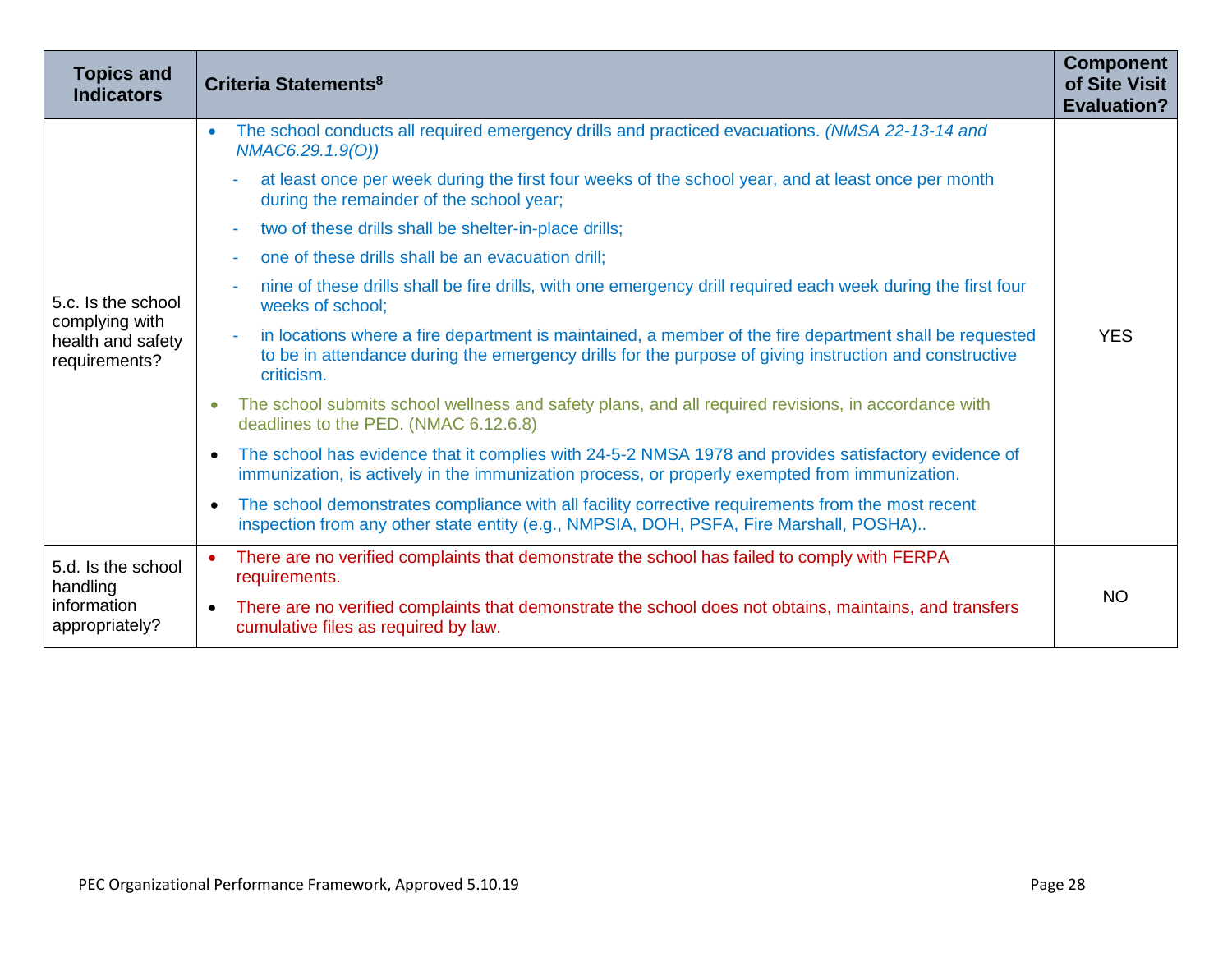## <span id="page-28-0"></span>**FINANCIAL PERFORMANCE FRAMEWORK**

Under Development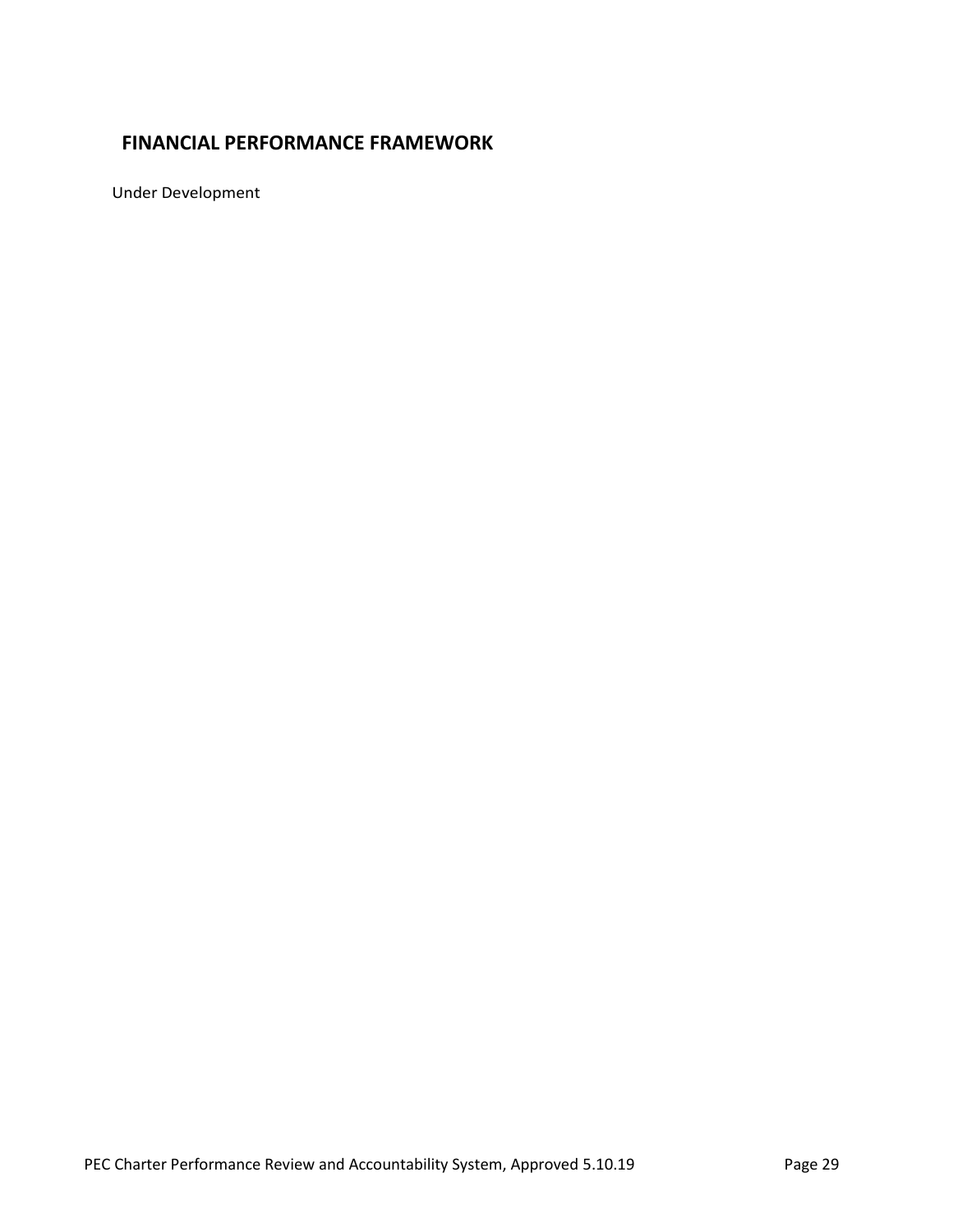## <span id="page-29-0"></span>**Appendix B: Annual School Reporting Calendar**

Under Development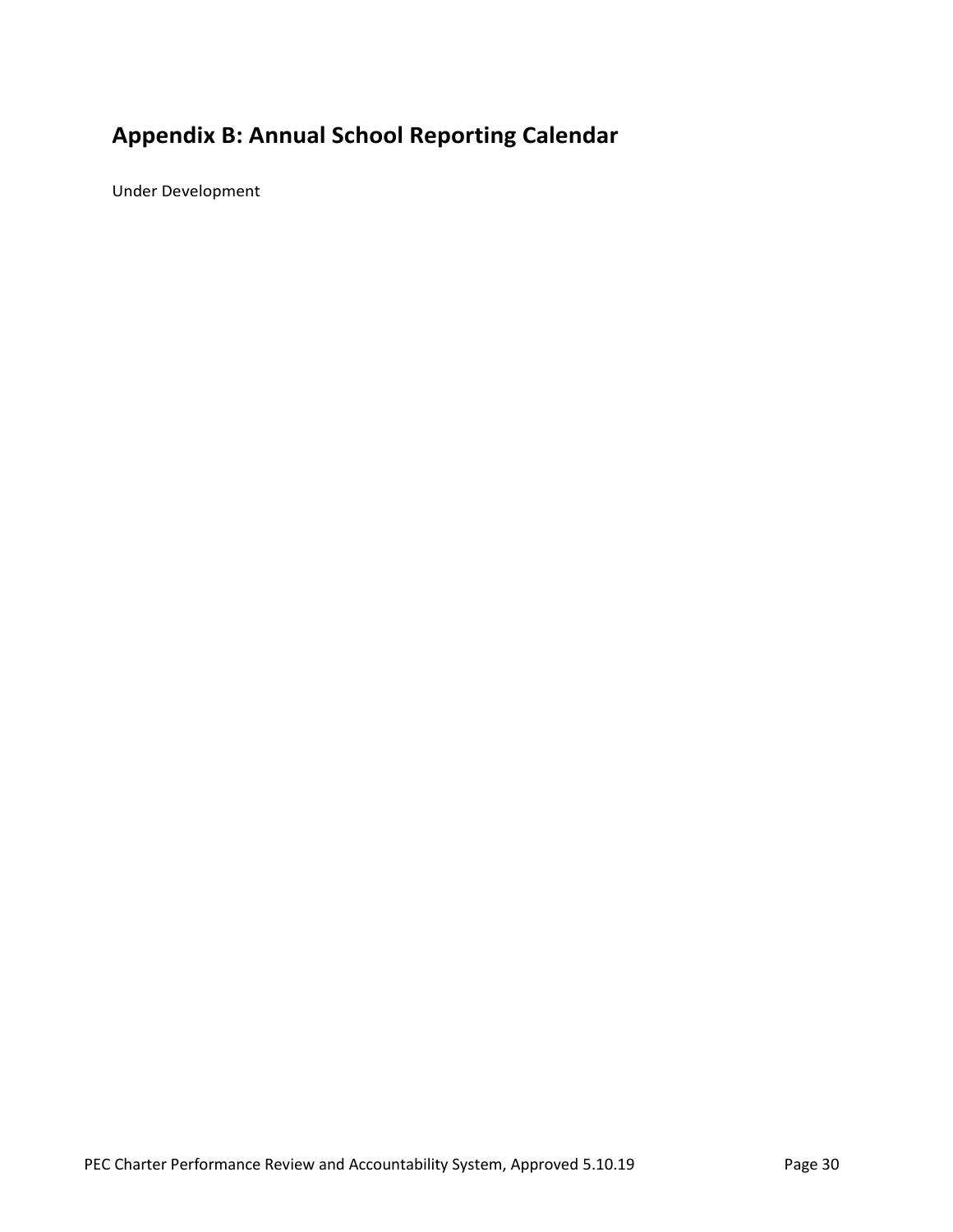## <span id="page-30-0"></span>**Appendix C: Summary of Site Visit Protocol**

Protocols under development.

The purpose of the school visit is to evaluate whether schools are in compliance with their legal and contractual requirements and to provide technical assistance including evaluative feedback, legal references and citations, and guidance manuals and resources. The goal of this visit is to evaluate compliance in key areas and observe the program of instruction in action, as described in the charter contract and Performance Framework. There are three types of school visits conducted by the PEC's authorized representatives:

- **1.** New school visits Within the first four months of opening, the PEC's authorized representatives visit all new schools.
- 2. Annual visits All schools are visited annual, generally between November and May. Annual site visits may be differentiated based on school performance, including academic, financial, and organizational performance.
- **3.** Renewal visits In the fall of the renewal year, the PEC's authorized representatives visit schools as part of renewal activities.

Two to four staff members who are the PEC's authorized representatives will participate in site visits. Site visits generally do not last longer than a day, but the time required depends on school performance and availability of necessary data, records, and staff time. Schools will be notified in advance as to the timing of site visits.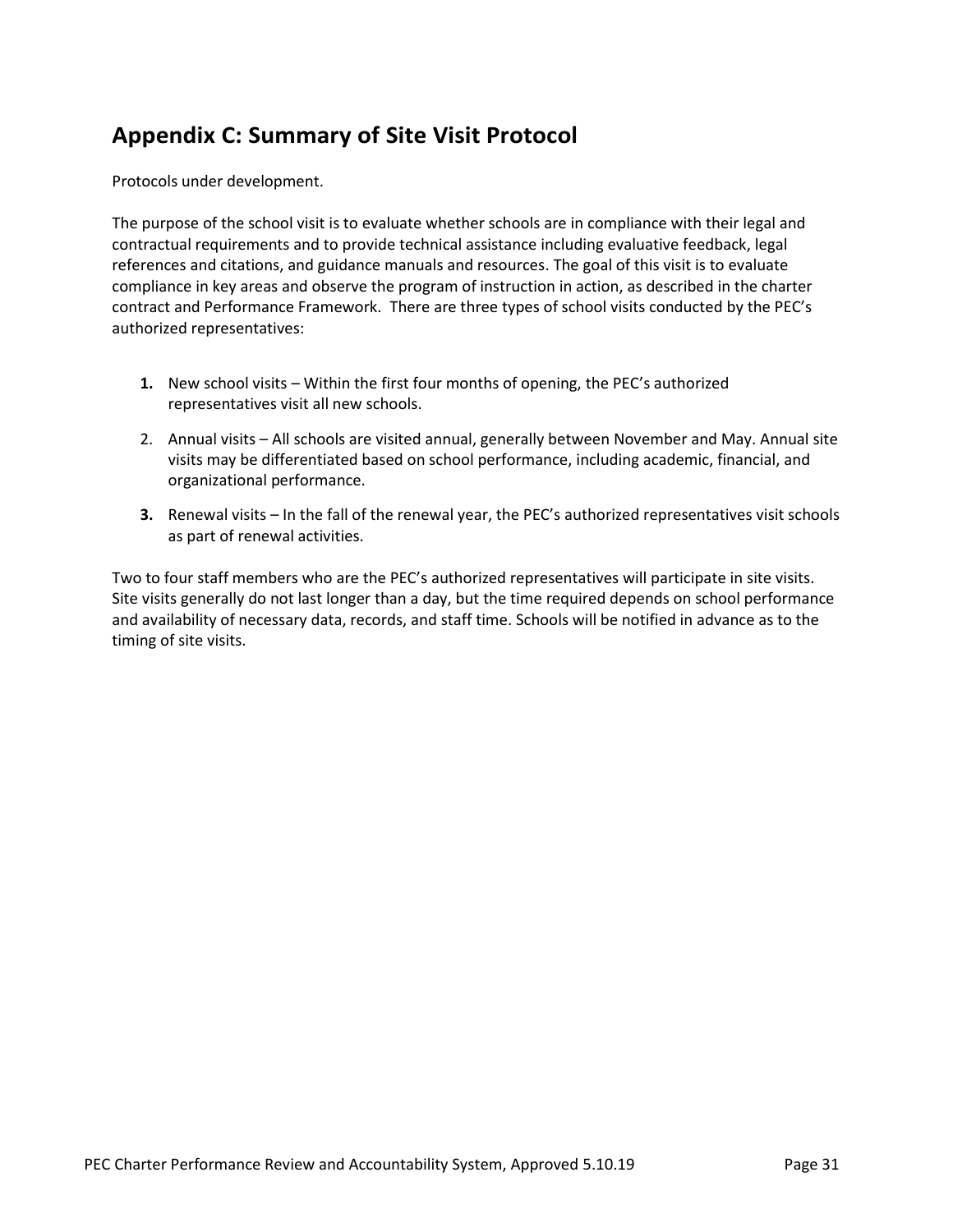## <span id="page-31-0"></span>**Appendix D: Glossary of Terms**

**Annual Notice of Renewal Profile** – is an annual notice that will be sent to the school leader and all members of the school governing body. The notice will identify the renewal profile(s) the school is on track to fall within based on its performance under the current charter term. The PEC expects that schools will use these notices to both take action to respond to the potential renewal action by improving performance, as necessary, and to prepare and submit a response to the potential renewal action.

**Chartering Authority Intervention** – is action taken by the Commission or its authorized representatives to notify a school that it is failing to meet its legal and contractual requirements, to prompt the school to take action to correct its own failure to meet its legal and contractual requirements, and/or to revoke or non-renew a school that has demonstrated the inability or unwillingness to meet its legal and contractual requirements. Intervention may include providing findings of non-compliance during or after a site visit, issuing a Notice of Concern, a Notice of Breach, or a Notice of Revocation Review or Intent to Revoke, monitoring the implementation of an improvement plan or corrective action plan, or not-renewing a charter school.

**Chartering Authority Oversight** – is action taken by the Commission or its authorized representatives to evaluate whether a charter school is meeting its legal and contractual requirements. This may include evaluating submissions from the school, investigating complaints or allegations, conducting site visits or audits, evaluating data about the school's performance, or completing performance evaluations.

**Charter School Autonomy** – is the right of all charter schools to determine the methods by which they achieve their legal and contractual requirements, including all performance standards. Charter School Autonomy reflects the additional flexibilities granted through any non-discretionary or discretionary waivers as defined in statute, regulation, and policy.

**Intervention Ladder –** is the process by which the Public Education Commission will communicate to charter schools its concerns about academic performance, fiscal soundness or legal, contractual, or policy requirements.

**Final Notice of Renewal Profile** – is the notice provided to the school after the final performance profile prior to renewal is released. This notice will identify the renewal recommendation the school will receive and will notify any schools of their eligibility for expedited renewals.

**Legal and Contractual Requirements –** are the obligations a charter school must meet based on state and federal statutes, regulations and policies, and the terms of the charter contract. These requirements include the performance expectations established in the Performance Review and Accountability System, which consists of the PEC's Academic, Organizational and Financial Performance Frameworks, Intervention Ladder, Renewal Process, and Site Visit Protocols.

**Mission-Specific Goals** – are required indicators that are incorporated into the Academic Performance Framework. These goals should by outcome based measures of the school's effectiveness in implementing its mission. Goals are weighted as 35% (elem/middle) or 37.5% (high) of the Academic Performance Framework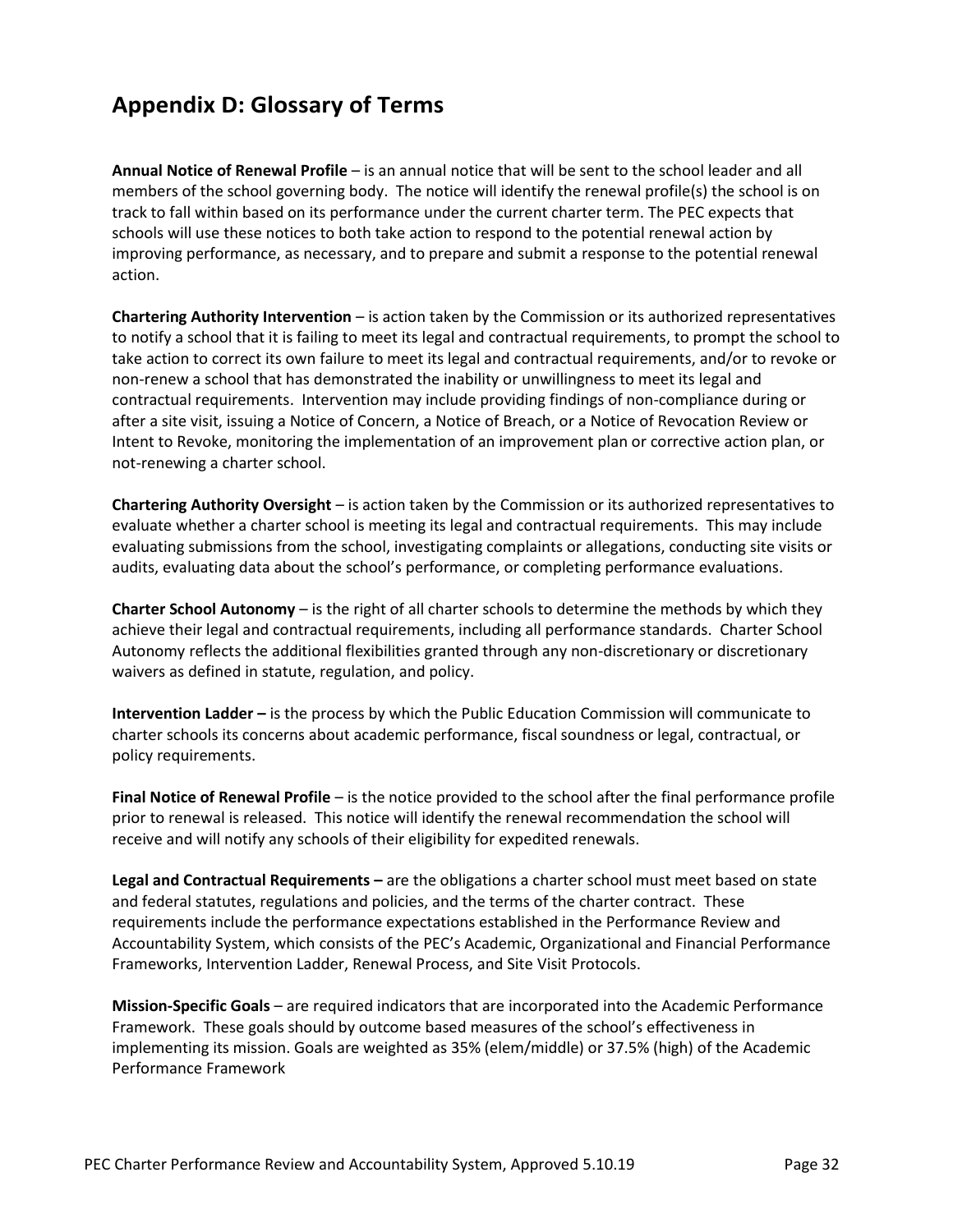**Notice of Breach –** a formal, written notice issued pursuant to a vote of a majority of Commission members at a properly noticed public meeting that a school is not meeting performance expectations or has failed to comply with legal or contractual requirements and, as a result, is in breach of the contract. This notice will often, but not always, be issued after a school has been issued a Notice of Concern and has failed to meet the requirements of the prior notice. In the notice, the Commission will establish expected outcomes and deadlines that must be met by the school. Deadlines will vary depending on the urgency of the matter and the amount of time it takes to reasonably cure the concern. Once a Notice of Breach is issued, schools are required to submit a Corrective Action Plan (financial or organizational performance) or an Improvement Plan (academic performance) that details the actions and timeline that the schools will implement to correct the breach. PEC's authorized representatives will monitor the school's implementation of Corrective Action and Improvement Plans, and regularly update PEC on progress.

**Notice of Concern –** a formal, written notice issued pursuant to a vote of a majority of Commission members at a properly noticed public meeting that a school is not meeting performance expectations or has failed to comply with legal or contractual requirements. In the notice, the Commission will establish expected outcomes and deadlines that must be met by the school. Deadlines will vary depending on the urgency of the matter and the amount of time it takes to reasonably cure the concern.

**Performance Review and Accountability System –** consists of the PEC's Academic, Organizational and Financial Performance Frameworks, Intervention Ladder, Renewal Process, and Site Visit Protocols. It is an adaptive tool subject to continuous review and improvement so that the students in New Mexico public charter schools are effectively served. New Mexico's charter schools are invited to be partners in the development and continuous improvement of this Performance Review and Accountability System.

**Preliminary Notification of Renewal Profile** – is the annual notice provided to the school at least one year prior to the date on which it must apply for renewal. The notice will identify the renewal profile(s) the school is on track to fall within based on its performance under the current charter term and will act as notice to schools that are likely to be eligible for expedited renewal. The PEC expects that schools will use these notices to both take action to respond to the potential renewal action by improving performance, as necessary, and to prepare and submit a response to the potential renewal action.

**Reliability** - is a demonstration that an assessment or other measure is an externally, national- or statenormed metric (e.g. ACT, SAT, ACCESS for ELLs, Spanish IPT).

**Revocation Review** – is the process by which a charter school is considered for revocation of their charter. The revocation review can arise as a result of the school's failure to meet requirements specified in a Notice of Breach, receipt of multiple Notices of Breach in the same school year, or as a result of a violation of law that is significant enough to justify immediate revocation. A Notice of Revocation Review is issued at a properly noticed public meeting and established the actions to be taken by its authorized representative(s) and a deadline for the school to respond to the prospect of revocation.

**Rigor** – is the demonstration that a performance goal is an ambitious but realistic target that has been established using a valid benchmark (e.g. comparison to national/state average, improvement from school historic performance).

**Student Academic Growth** – is the measurement of student level improvement within a school year as compared to their performance peers' improvement in the same year on the state's annual academic